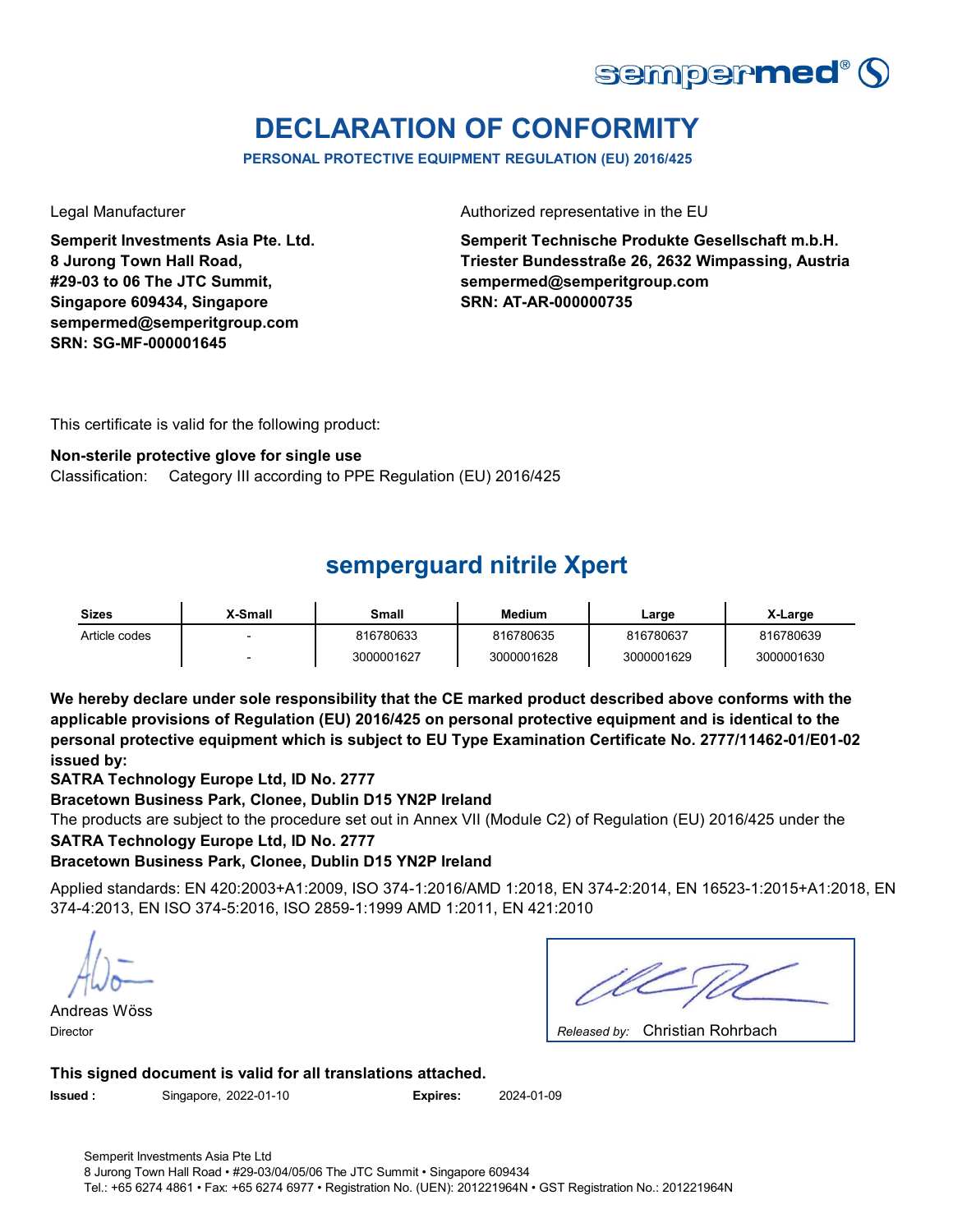

# **KONFORMITÄTSERKLÄRUNG**

VERORDNUNG (EU) 2016/425 FÜR PERSÖNLICHE SCHUTZAUSRÜSTUNG

**Semperit Investments Asia Pte. Ltd. 8 Jurong Town Hall Road, #29-03 to 06 The JTC Summit, Singapore 609434, Singapore sempermed@semperitgroup.com SRN: SG-MF-000001645**

Hersteller EU-Bevollmächtigter

**Semperit Technische Produkte Gesellschaft m.b.H. Triester Bundesstraße 26, 2632 Wimpassing, Austria sempermed@semperitgroup.com SRN: AT-AR-000000735**

Dieses Zertifikat ist gültig für die folgenden Produkte:

### **Nicht-steriler Schutzhandschuh für den Einmalgebrauch**

Klassifizierung: Kategorie III gemäß PSA Verordnung (EU) 2016/425

# **semperguard nitrile Xpert**

| Größen         | X-Small | Small      | <b>Medium</b> | Large      | X-Large    |
|----------------|---------|------------|---------------|------------|------------|
| Artikelnummern |         | 816780633  | 816780635     | 816780637  | 816780639  |
|                |         | 3000001627 | 3000001628    | 3000001629 | 3000001630 |

**Wir bestätigen hiermit unter alleiniger Verantwortung, dass die oben genannten CE gekennzeichneten Produkte mit den maßgeblichen Bestimmungen der Verordnung (EU) 2016/425 für Persönliche Schutzausrüstung übereinstimmen und Gegenstand sind der EU-Baumusterprüfbescheinigung Nr. 2777/11462-01/E01-02 ausgestellt durch:**

**SATRA Technology Europe Ltd, ID No. 2777**

**Bracetown Business Park, Clonee, Dublin D15 YN2P Ireland**

Die Produkte sind Gegenstand der Verfahren gemäß Annex VII (Module C2) der Verordnung unter Aufsicht von

**SATRA Technology Europe Ltd, ID No. 2777**

### **Bracetown Business Park, Clonee, Dublin D15 YN2P Ireland**

Angewandte Normen: EN 420:2003+A1:2009, ISO 374-1:2016/AMD 1:2018, EN 374-2:2014, EN 16523-1:2015+A1:2018, EN 374-4:2013, EN ISO 374-5:2016, ISO 2859-1:1999 AMD 1:2011, EN 421:2010

| Singapore, 2022-01-10<br>Ausgestellt am: |  | Gültig bis: |
|------------------------------------------|--|-------------|
|------------------------------------------|--|-------------|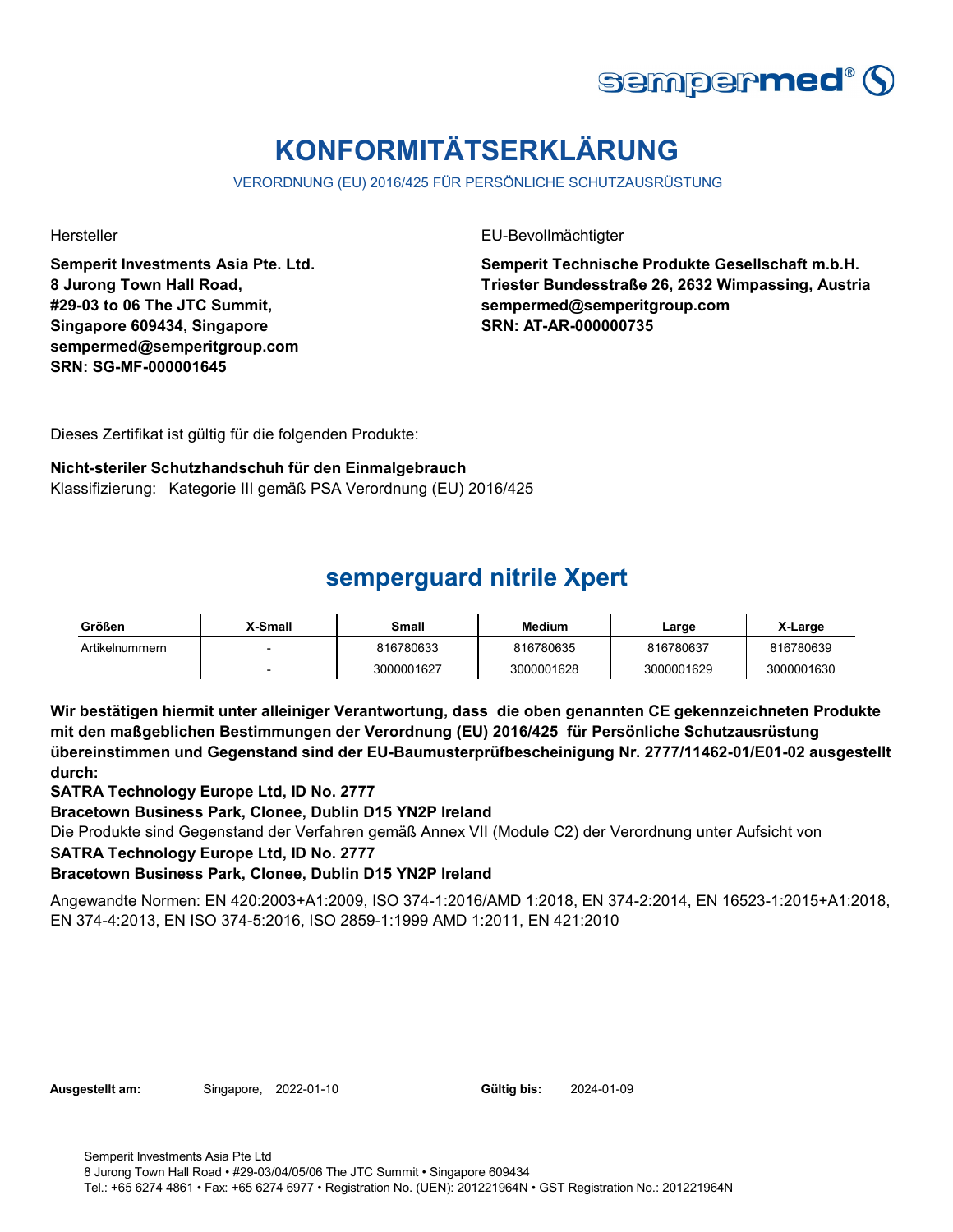

# **DÉCLARATION DE CONFORMITÉ**

RÈGLEMENT (UE) 2016/425 POUR L'ÉQUIPEMENT DE PROTECTION INDIVIDUELLE

**Semperit Investments Asia Pte. Ltd. 8 Jurong Town Hall Road, #29-03 to 06 The JTC Summit, Singapore 609434, Singapore sempermed@semperitgroup.com SRN: SG-MF-000001645**

Fabricant **Représentant UE** 

**Semperit Technische Produkte Gesellschaft m.b.H. Triester Bundesstraße 26, 2632 Wimpassing, Austria sempermed@semperitgroup.com SRN: AT-AR-000000735**

Ce certificat est valable pour les produits suivants :

#### **Gant de protection non-stérile à usage unique**

Classification : Catégorie III selon la règlement EPI (UE) 2016/425

### **semperguard nitrile Xpert**

| Tailles           | X-Small | Small      | <b>Medium</b> | Large      | X-Large    |
|-------------------|---------|------------|---------------|------------|------------|
| Numéros d'article |         | 816780633  | 816780635     | 816780637  | 816780639  |
|                   |         | 3000001627 | 3000001628    | 3000001629 | 3000001630 |

**Par la présente, nous déclarons sous notre propre responsabilité que les produits portant le symbole CE mentionnés ci-dessus sont conformes aux dispositions essentielles de la règlement (UE) 2016/425 concernant l'équipement de protection individuelle sont identiques à l'équipement de protection individuelle faisant l'objet du certificat d'examen de type UE numéro 2777/11462-01/E01-02 délivré par:**

### **SATRA Technology Europe Ltd, ID No. 2777**

#### **Bracetown Business Park, Clonee, Dublin D15 YN2P Ireland**

Les produits sont soumis aux procédures visées dans l'annexe VII (Module C2) de la règlement sous la surveillance de **SATRA Technology Europe Ltd, ID No. 2777**

### **Bracetown Business Park, Clonee, Dublin D15 YN2P Ireland**

Normes appliquées : EN 420:2003+A1:2009, ISO 374-1:2016/AMD 1:2018, EN 374-2:2014, EN 16523-1:2015+A1:2018, EN 374-4:2013, EN ISO 374-5:2016, ISO 2859-1:1999 AMD 1:2011, EN 421:2010

**Délivré le :** Singapore, 2022-01-10

Valable jusqu'au : 2024-01-09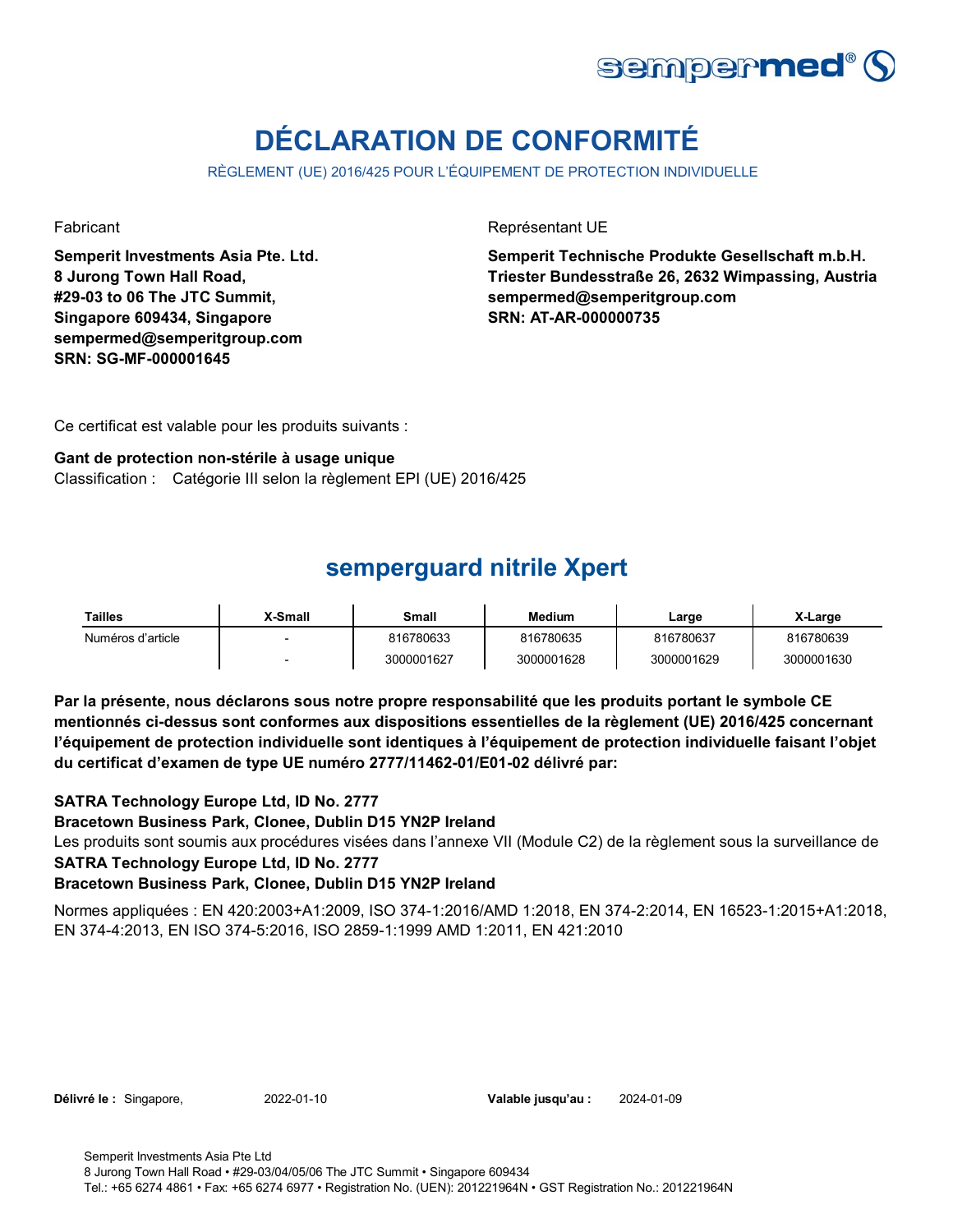

# **DICHIARAZIONE DI CONFORMITÀ**

REGOLAMENTO (UE) 2016/425 DELL'APPARECCHIATURA DI PROTEZIONE INDIVIDUALE

**Semperit Investments Asia Pte. Ltd. 8 Jurong Town Hall Road, #29-03 to 06 The JTC Summit, Singapore 609434, Singapore sempermed@semperitgroup.com SRN: SG-MF-000001645**

Produttore **Rappresentante autorizzato nell'UE** 

**Semperit Technische Produkte Gesellschaft m.b.H. Triester Bundesstraße 26, 2632 Wimpassing, Austria sempermed@semperitgroup.com SRN: AT-AR-000000735**

Questo certificato è valido per il seguente prodotto:

#### **Guanto protettivo non sterile monouso**

Clasificazione: Categoria III secondo il regolamento (UE) 2016/425 del PPE

## **semperguard nitrile Xpert**

| <b>Misure</b>   | X-Small | Small      | Medium     | Large      | X-Large    |
|-----------------|---------|------------|------------|------------|------------|
| Codici articolo |         | 816780633  | 816780635  | 816780637  | 816780639  |
|                 |         | 3000001627 | 3000001628 | 3000001629 | 3000001630 |

**Con la presente, dichiariamo sotto la nostra esclusiva responsabilità che il prodotto con marchio CE sopra descritto è conforme alle disposizioni applicabili del Regolamento (UE) 2016/425 sui dispositivi di protezione individuale ed è identico al dispositivo di protezione personale che è soggetto al Certificato di Esame di Tipo UE n. 2777/11462-01/E01-02 rilasciato da:**

**SATRA Technology Europe Ltd, ID No. 2777**

**Bracetown Business Park, Clonee, Dublin D15 YN2P Ireland**

ed è soggetto alla procedura di cui all'allegato VII (modulo C2) del regolamento (UE) 2016/425 sotto il controllo di

### **SATRA Technology Europe Ltd, ID No. 2777**

### **Bracetown Business Park, Clonee, Dublin D15 YN2P Ireland**

Norme applicate: EN 420:2003+A1:2009, ISO 374-1:2016/AMD 1:2018, EN 374-2:2014, EN 16523-1:2015+A1:2018, EN 374-4:2013, EN ISO 374-5:2016, ISO 2859-1:1999 AMD 1:2011, EN 421:2010

Rilasciato : Singapore, 2022-01-10 **Scade:** 

2024-01-09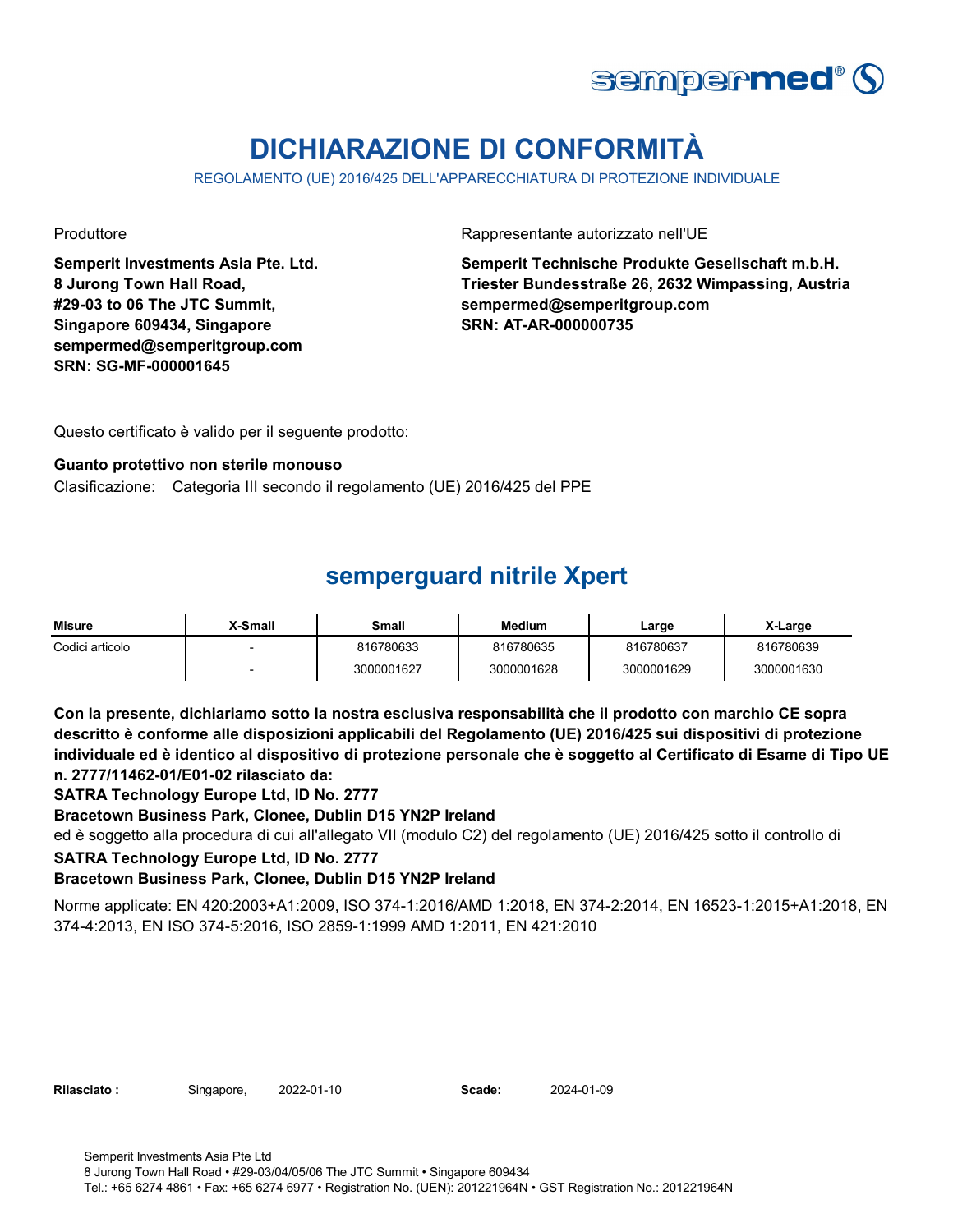

# **CONFORMITEITSVERKLARING**

VERORDENING (EU) 2016/425 BETREFFENDE PERSOONLIJKE BESCHERMENDE UITRUSTING

**Semperit Investments Asia Pte. Ltd. 8 Jurong Town Hall Road, #29-03 to 06 The JTC Summit, Singapore 609434, Singapore sempermed@semperitgroup.com SRN: SG-MF-000001645**

Fabrikant Gemachtigde EU

**Semperit Technische Produkte Gesellschaft m.b.H. Triester Bundesstraße 26, 2632 Wimpassing, Austria sempermed@semperitgroup.com SRN: AT-AR-000000735**

Dit certificaat is geldig voor de volgende producten:

### **Niet-steriele beschermende handschoen voor eenmalig gebruik**

Classificatie: Categorie III volgens PBM-verordening (EU) 2016/425

### **semperguard nitrile Xpert**

| Maten          | X-Small                  | Small      | <b>Medium</b> | ∟arge      | X-Large    |
|----------------|--------------------------|------------|---------------|------------|------------|
| Artikelnummers |                          | 816780633  | 816780635     | 816780637  | 816780639  |
|                | $\overline{\phantom{0}}$ | 3000001627 | 3000001628    | 3000001629 | 3000001630 |

**Hierbij verklaren wij onder uitsluitende verantwoordelijkheid, dat de bovengenoemde CE-gemarkeerde producten voldoen aan de relevante bepalingen van de Verordening (EU) 2016/425 over persoonlijke beschermingsmiddelen en het onderworpen zijn aan het certificaat van EU-typeonderzoek nr.2777/11462-01/E01- 02 uitgegeven door:**

**SATRA Technology Europe Ltd, ID No. 2777**

**Bracetown Business Park, Clonee, Dublin D15 YN2P Ireland**

De producten vallen onder de procedures van bijlage VII (module C2) van de verordening onder toezicht van

### **SATRA Technology Europe Ltd, ID No. 2777**

### **Bracetown Business Park, Clonee, Dublin D15 YN2P Ireland**

Toegepaste normen: EN 420:2003+A1:2009, ISO 374-1:2016/AMD 1:2018, EN 374-2:2014, EN 16523- 1:2015+A1:2018, EN 374-4:2013, EN ISO 374-5:2016, ISO 2859-1:1999 AMD 1:2011, EN 421:2010

| Uitgegeven op: |  |
|----------------|--|
|                |  |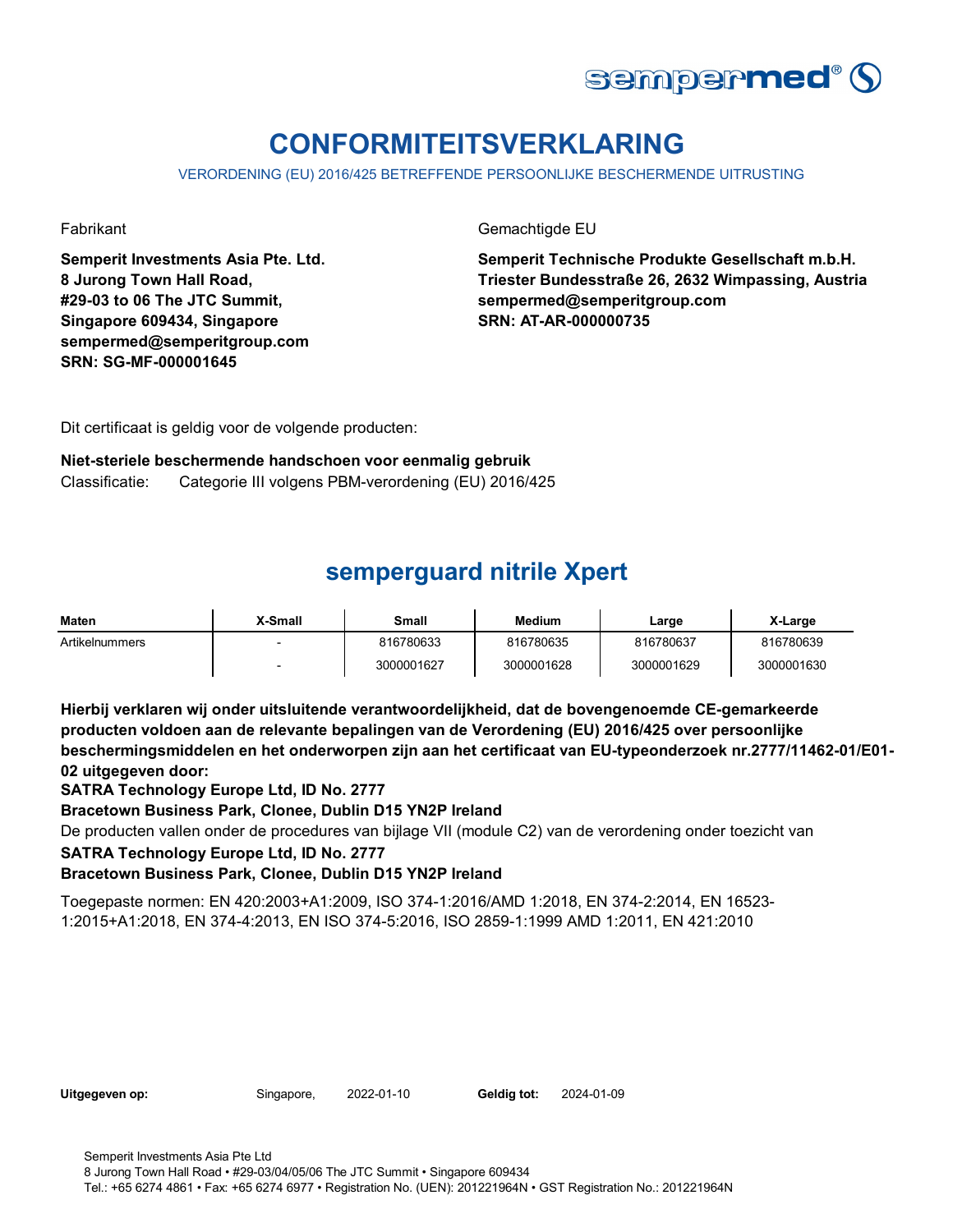

# **DECLARACIÓN DE CONFORMIDAD**

REGLAMENTO (UE) 2016/425 PARA EQUIPAMIENTOS PERSONALES

**Semperit Investments Asia Pte. Ltd. 8 Jurong Town Hall Road, #29-03 to 06 The JTC Summit, Singapore 609434, Singapore sempermed@semperitgroup.com SRN: SG-MF-000001645**

Fabricante de la UE estado e a contra el estado en el Representante de la UE

**Semperit Technische Produkte Gesellschaft m.b.H. Triester Bundesstraße 26, 2632 Wimpassing, Austria sempermed@semperitgroup.com SRN: AT-AR-000000735**

El presente certificado es válido para los siguientes productos:

#### **Guante de protección no estéril para un solo uso**

Clasificación: Categoría III según el Reglamento EPI (UE) 2016/425

### **semperguard nitrile Xpert**

| Tamaños            | <b>X-Small</b> | Small      | <b>Medium</b> | Large      | X-Large    |
|--------------------|----------------|------------|---------------|------------|------------|
| Número de artículo |                | 816780633  | 816780635     | 816780637  | 816780639  |
|                    |                | 3000001627 | 3000001628    | 3000001629 | 3000001630 |

**Por la presente confirmamos, bajo nuestra exclusiva responsabilidad, que los productos arriba mencionados con la marca CE cumplen con las disposiciones pertinentes del Reglamento (UE) 2016/425 para equipos de protección personal y están sujetos al Certificado de examen de tipo nº. 2777/11462-01/E01-02 expedido por:**

 **Bracetown Business Park, Clonee, Dublin D15 YN2P Ireland** supervisión de **SATRA Technology Europe Ltd, ID No. 2777 SATRA Technology Europe Ltd, ID No. 2777 Bracetown Business Park, Clonee, Dublin D15 YN2P Ireland**

Normas aplicadas: EN 420:2003+A1:2009, ISO 374-1:2016/AMD 1:2018, EN 374-2:2014, EN 16523-1:2015+A1:2018, EN 374-4:2013, EN ISO 374-5:2016, ISO 2859-1:1999 AMD 1:2011, EN 421:2010

**Expedido el:** Singapore, **Válido hasta:** 2022-01-10 2024-01-09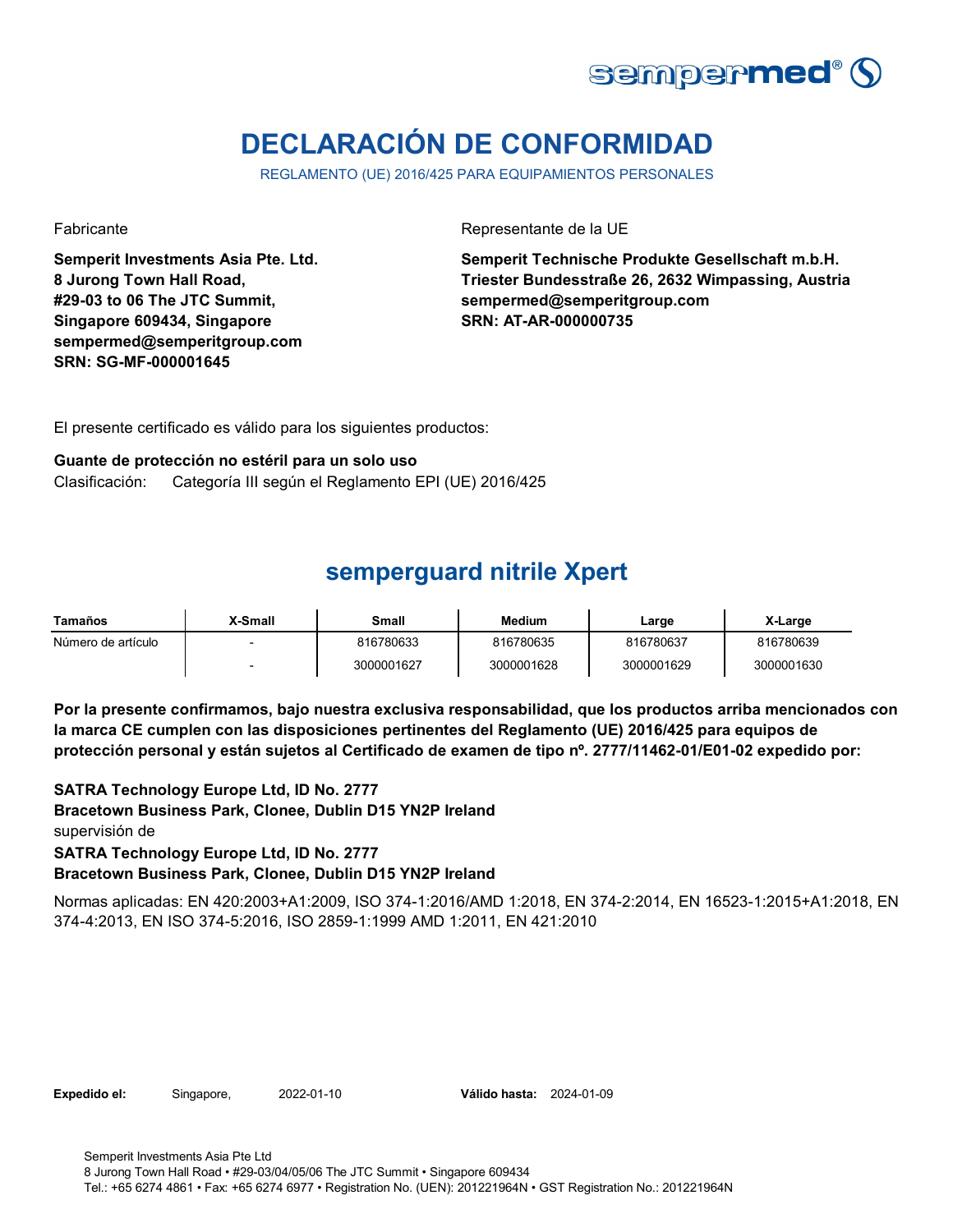

# **DECLARAÇÃO DE CONFORMIDADE**

REGULAMENTO (UE) 2016/425 SOBRE EQUIPAMENTO DE PROTEÇÃO INDIVIDUAL

**Semperit Investments Asia Pte. Ltd. 8 Jurong Town Hall Road, #29-03 to 06 The JTC Summit, Singapore 609434, Singapore sempermed@semperitgroup.com SRN: SG-MF-000001645**

Fabricante **Representante da UE** 

**Semperit Technische Produkte Gesellschaft m.b.H. Triester Bundesstraße 26, 2632 Wimpassing, Austria sempermed@semperitgroup.com SRN: AT-AR-000000735**

Este certificado é válido para os seguintes produtos:

#### **Luva de proteção não estéril para uso único**

Classificação: Categoria III de acordo com o regulamento EPI (UE) 2016/425

### **semperguard nitrile Xpert**

| Tamanhos          | X-Small | Small      | Medium     | Large      | X-Large    |
|-------------------|---------|------------|------------|------------|------------|
| Números de artigo |         | 816780633  | 816780635  | 816780637  | 816780639  |
|                   |         | 3000001627 | 3000001628 | 3000001629 | 3000001630 |

**Declaramos desta forma, sob a nossa exclusiva responsabilidade, que os produtos com a marca CE acima mencionados estão em conformidade com as disposições relevantes do regulamento (UE) 2016/425 para Equipamentos de Proteção Individual e são objeto do certificado de exame de tipo da UE n.º 2777/11462-01/E01-02 emitido por:**

**SATRA Technology Europe Ltd, ID No. 2777**

**Bracetown Business Park, Clonee, Dublin D15 YN2P Ireland**

Os produtos são objeto dos procedimentos previstos no anexo VII (módulo C2) do regulamento, sob a supervisão de

### **SATRA Technology Europe Ltd, ID No. 2777**

### **Bracetown Business Park, Clonee, Dublin D15 YN2P Ireland**

Normas aplicadas: EN 420:2003+A1:2009, ISO 374-1:2016/AMD 1:2018, EN 374-2:2014, EN 16523-1:2015+A1:2018, EN 374-4:2013, EN ISO 374-5:2016, ISO 2859-1:1999 AMD 1:2011, EN 421:2010

**Emitido em:** Singapore, 2022-01-10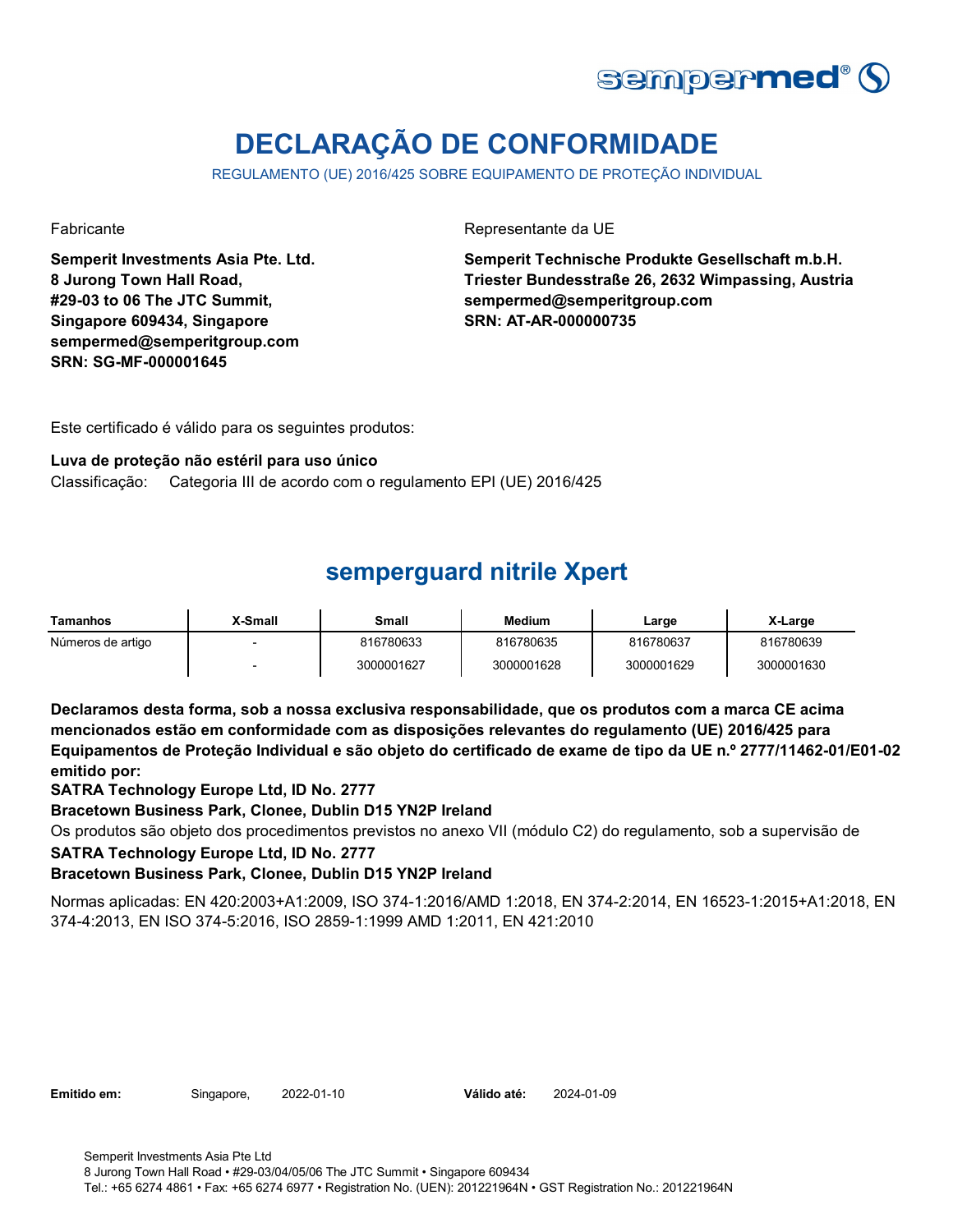

# **DEKLARATON OM ÖVERENSSTÄMMELSE**

FÖRORDNING (EU) 2016/425 FÖR PERSONLIG SKYDDSUTRUSTNING

**Semperit Investments Asia Pte. Ltd. 8 Jurong Town Hall Road, #29-03 to 06 The JTC Summit, Singapore 609434, Singapore sempermed@semperitgroup.com SRN: SG-MF-000001645**

Tillverkare Behörig representant hos EU

**Semperit Technische Produkte Gesellschaft m.b.H. Triester Bundesstraße 26, 2632 Wimpassing, Austria sempermed@semperitgroup.com SRN: AT-AR-000000735**

Detta certifikat gäller följande produkt:

**Icke-steril skyddshandske för engångsanvändning**  Klassificering: Kategori III enligt EU-förordning för personlig skyddsutrustning (PPE) 2016/425

## **semperguard nitrile Xpert**

| <b>Storlekar</b> | X-Small                  | Small      | <b>Medium</b> | Large      | X-Large    |
|------------------|--------------------------|------------|---------------|------------|------------|
| Artikelkoder     | $\overline{\phantom{0}}$ | 816780633  | 816780635     | 816780637  | 816780639  |
|                  | $\overline{\phantom{0}}$ | 3000001627 | 3000001628    | 3000001629 | 3000001630 |

**Vi förklarar härmed under eget exklusivt ansvar att ovan beskrivna, CE-markerade produkt stämmer överens med tillämpliga bestämmelser i EU-förordningen 2016/425 för personlig skyddsutrustning och är identisk med den personliga skyddsutrustning som anges i EU-certifikat för typgranskning nummer2777/11462-01/E01-02 daterad av:**

 **Bracetown Business Park, Clonee, Dublin D15 YN2P Ireland** under uppsikt av **SATRA Technology Europe Ltd, ID No. 2777**

**SATRA Technology Europe Ltd, ID No. 2777 Bracetown Business Park, Clonee, Dublin D15 YN2P Ireland**

Tillämpade standarder: EN 420:2003+A1:2009, ISO 374-1:2016/AMD 1:2018, EN 374-2:2014, EN 16523-1:2015+A1:2018, EN 374-4:2013, EN ISO 374-5:2016, ISO 2859-1:1999 AMD 1:2011, EN 421:2010

Daterad : Singapore, 2022-01-10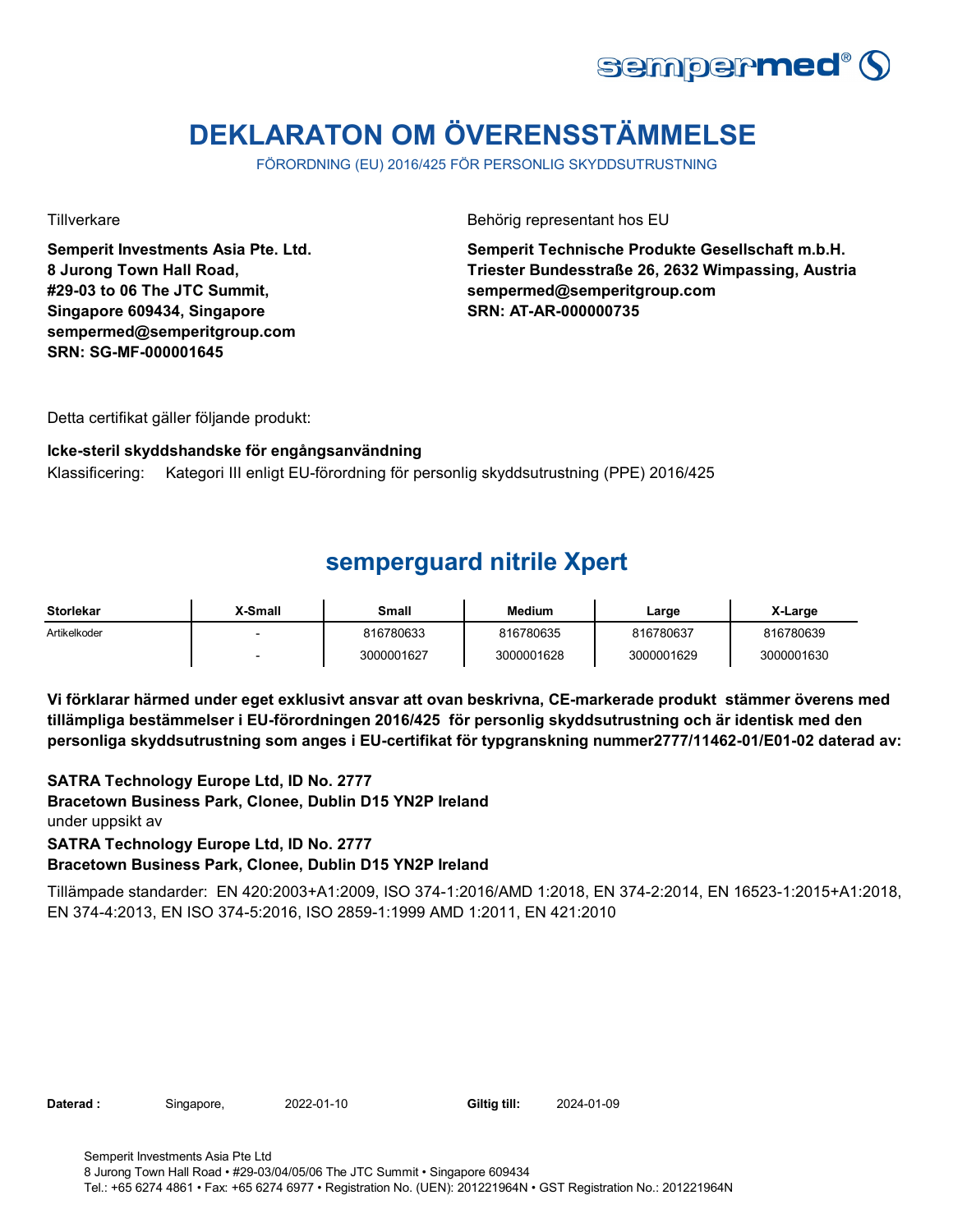

# **KONFORMITETSERKLÆRING**

FORORDNING (EU) 2016/425 FOR PERSONLIGE VÆRNEMIDLER

**Semperit Investments Asia Pte. Ltd. 8 Jurong Town Hall Road, #29-03 to 06 The JTC Summit, Singapore 609434, Singapore sempermed@semperitgroup.com SRN: SG-MF-000001645**

Producent EU-befuldmægtigede

**Semperit Technische Produkte Gesellschaft m.b.H. Triester Bundesstraße 26, 2632 Wimpassing, Austria sempermed@semperitgroup.com SRN: AT-AR-000000735**

Dette certifikat er gyldigt for følgende produkter:

#### **Ikke-steril beskyttelseshandske til engangsbrug**

Klassificering: Kategori III jævnfør PVM-forordningen (EU) 2016/425

### **semperguard nitrile Xpert**

| Størrelser   | X-Small | Small      | <b>Medium</b> | Large      | X-Large    |
|--------------|---------|------------|---------------|------------|------------|
| Artikelnumre |         | 816780633  | 816780635     | 816780637  | 816780639  |
|              |         | 3000001627 | 3000001628    | 3000001629 | 3000001630 |

**Vi bekræfter hermed under fuldt ansvar, at de ovenfor nævnte CE-mærkede produkter stemmer overens med med de afgørende bestemmelser i forordningen (EU) 2016/425 for personlige værnemidler, og er genstand for EUcertificering af typeafprøvning nr.2777/11462-01/E01-02 udstedt gennem:**

**SATRA Technology Europe Ltd, ID No. 2777**

**Bracetown Business Park, Clonee, Dublin D15 YN2P Ireland**

Produkterne er genstand for procedurer jævnfør VII (modul C2) i forordningen med opsyn af

### **SATRA Technology Europe Ltd, ID No. 2777**

### **Bracetown Business Park, Clonee, Dublin D15 YN2P Ireland**

Anvendte standarder: EN 420:2003+A1:2009, ISO 374-1:2016/AMD 1:2018, EN 374-2:2014, EN 16523-1:2015+A1:2018, EN 374-4:2013, EN ISO 374-5:2016, ISO 2859-1:1999 AMD 1:2011, EN 421:2010

**Udstedt den:** Singapore, 2022-01-10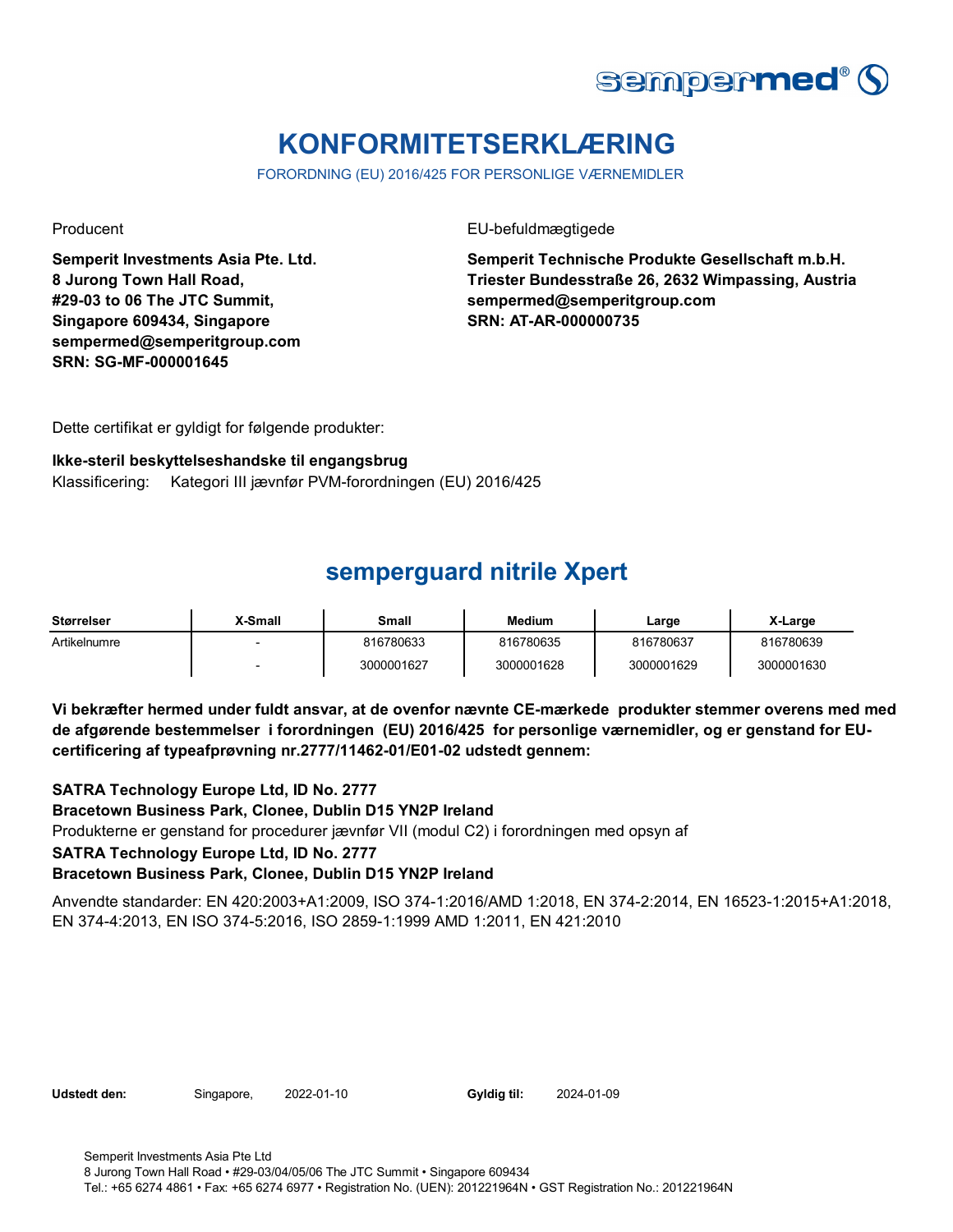

# **KONFORMITETSERKLÆRING**

FORORDNING (EU) 2016/425 OM PERSONLIG VERNEUTSTYR

**Semperit Investments Asia Pte. Ltd. 8 Jurong Town Hall Road, #29-03 to 06 The JTC Summit, Singapore 609434, Singapore sempermed@semperitgroup.com SRN: SG-MF-000001645**

Produsent Autorisert representant i EU

**Semperit Technische Produkte Gesellschaft m.b.H. Triester Bundesstraße 26, 2632 Wimpassing, Austria sempermed@semperitgroup.com SRN: AT-AR-000000735**

Dette sertifikatet er gyldig for følgende produkter:

#### **Ikke-steril beskyttelseshanske for engangsbruk**

Klassifisering: Kategori III i henhold til PVU-forordningen (EU) nr. 2016/425

## **semperguard nitrile Xpert**

| <b>Størrelser</b> | <b>X-Small</b>           | Small      | <b>Medium</b> | Large      | X-Large    |
|-------------------|--------------------------|------------|---------------|------------|------------|
| Artikkelnumre     |                          | 816780633  | 816780635     | 816780637  | 816780639  |
|                   | $\overline{\phantom{0}}$ | 3000001627 | 3000001628    | 3000001629 | 3000001630 |

**Vi erklærer herved under eneansvar at det CE-merkede produktet som er nevnt ovenfor oppfyller de relevante bestemmelsene i Forordning (EU) nr. 2016/425 om personlig verneutstyr og er gjenstand for EUtypeprøvesertifikat nr. 2777/11462-01/E01-02 utstedt av:**

**SATRA Technology Europe Ltd, ID No. 2777**

**Bracetown Business Park, Clonee, Dublin D15 YN2P Ireland**

av

**SATRA Technology Europe Ltd, ID No. 2777**

**Bracetown Business Park, Clonee, Dublin D15 YN2P Ireland**

Relevante standarder: EN 420:2003+A1:2009, ISO 374-1:2016/AMD 1:2018, EN 374-2:2014, EN 16523-1:2015+A1:2018, EN 374-4:2013, EN ISO 374-5:2016, ISO 2859-1:1999 AMD 1:2011, EN 421:2010

Utstedt den: Singapore, 2022-01-10 Gyldig til:

2024-01-09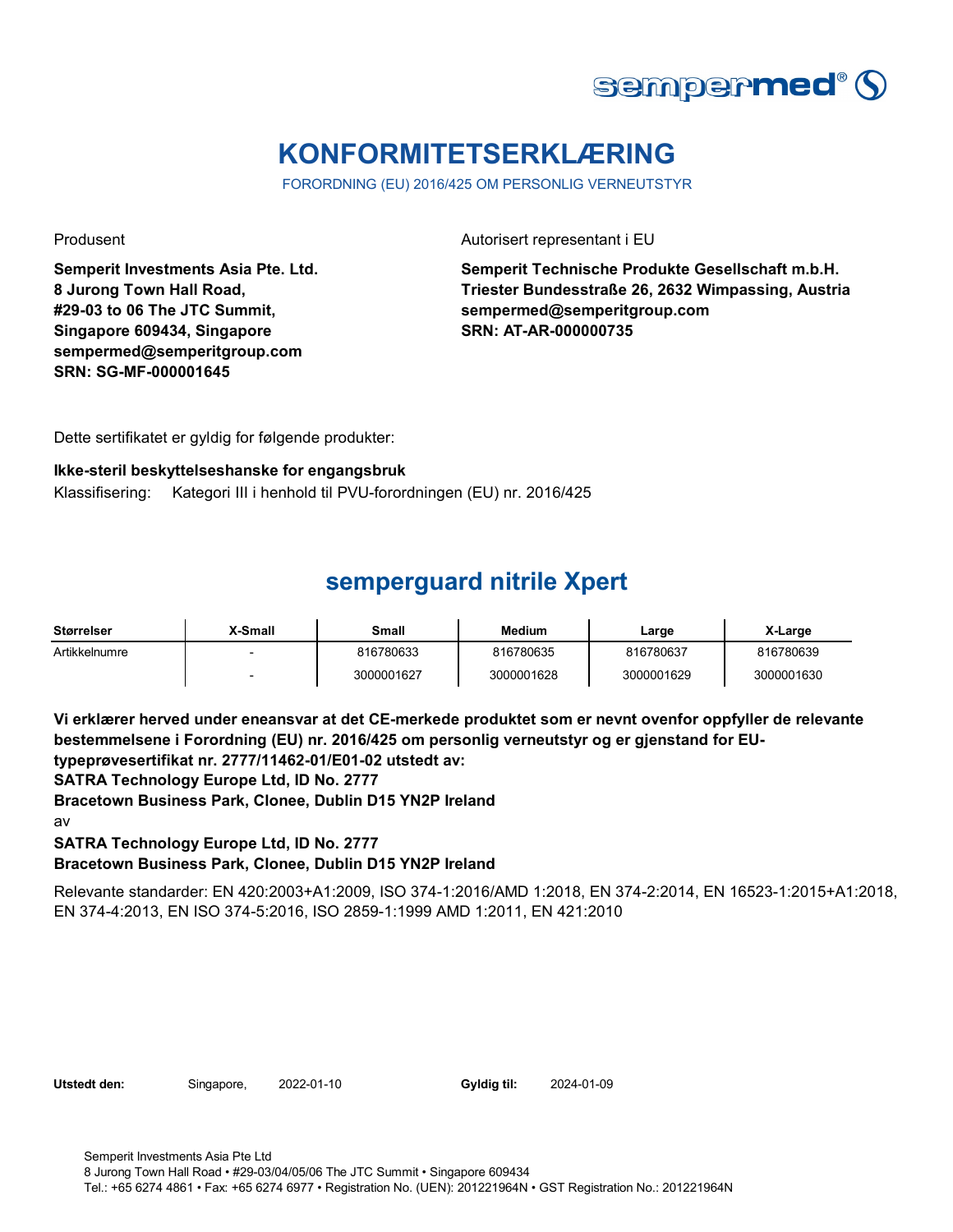

# **VAATIMUSTENMUKAISUUSVAKUUTUS**

HENKILÖNSUOJAIMISTA ANNETTU ASETUS (EU) 2016/425

**Semperit Investments Asia Pte. Ltd. 8 Jurong Town Hall Road, #29-03 to 06 The JTC Summit, Singapore 609434, Singapore sempermed@semperitgroup.com SRN: SG-MF-000001645**

Valmistaja EU:n valtuutettu edustaja

**Semperit Technische Produkte Gesellschaft m.b.H. Triester Bundesstraße 26, 2632 Wimpassing, Austria sempermed@semperitgroup.com SRN: AT-AR-000000735**

Tämä sertifikaatti koskee seuraavia tuotteita:

#### **Kertakäyttöinen ei-steriili suojakäsine**

Luokitus: Luokka III henkilönsuojaimista annetun asetuksen (EU) 2016/425 mukaisesti

## **semperguard nitrile Xpert**

| Koot         | X-Small | Small      | Medium     | Large      | X-Large    |
|--------------|---------|------------|------------|------------|------------|
| Tuotenumerot |         | 816780633  | 816780635  | 816780637  | 816780639  |
|              | -       | 3000001627 | 3000001628 | 3000001629 | 3000001630 |

**Täten vahvistamme yksinomaisella vastuullamme, että yllä mainitut CE-merkityt tuotteet vastaavat henkilönsuojaimista annetun asetuksen (EU) 2016/425 mukaisia perustavanlaatuisia vaatimuksia ja niihin sovelletaan EU:n tyyppitarkastustodistusta nro 2777/11462-01/E01-02 laadittu :**

**SATRA Technology Europe Ltd, ID No. 2777**

**Bracetown Business Park, Clonee, Dublin D15 YN2P Ireland**

Tuotteet ovat asetuksen liitteen VII (moduuli C2) mukaisen menettelyn kohteena, valvonnan suorittaa

**SATRA Technology Europe Ltd, ID No. 2777**

### **Bracetown Business Park, Clonee, Dublin D15 YN2P Ireland**

Sovelletut standardit: EN 420:2003+A1:2009, ISO 374-1:2016/AMD 1:2018, EN 374-2:2014, EN 16523-1:2015+A1:2018, EN 374-4:2013, EN ISO 374-5:2016, ISO 2859-1:1999 AMD 1:2011, EN 421:2010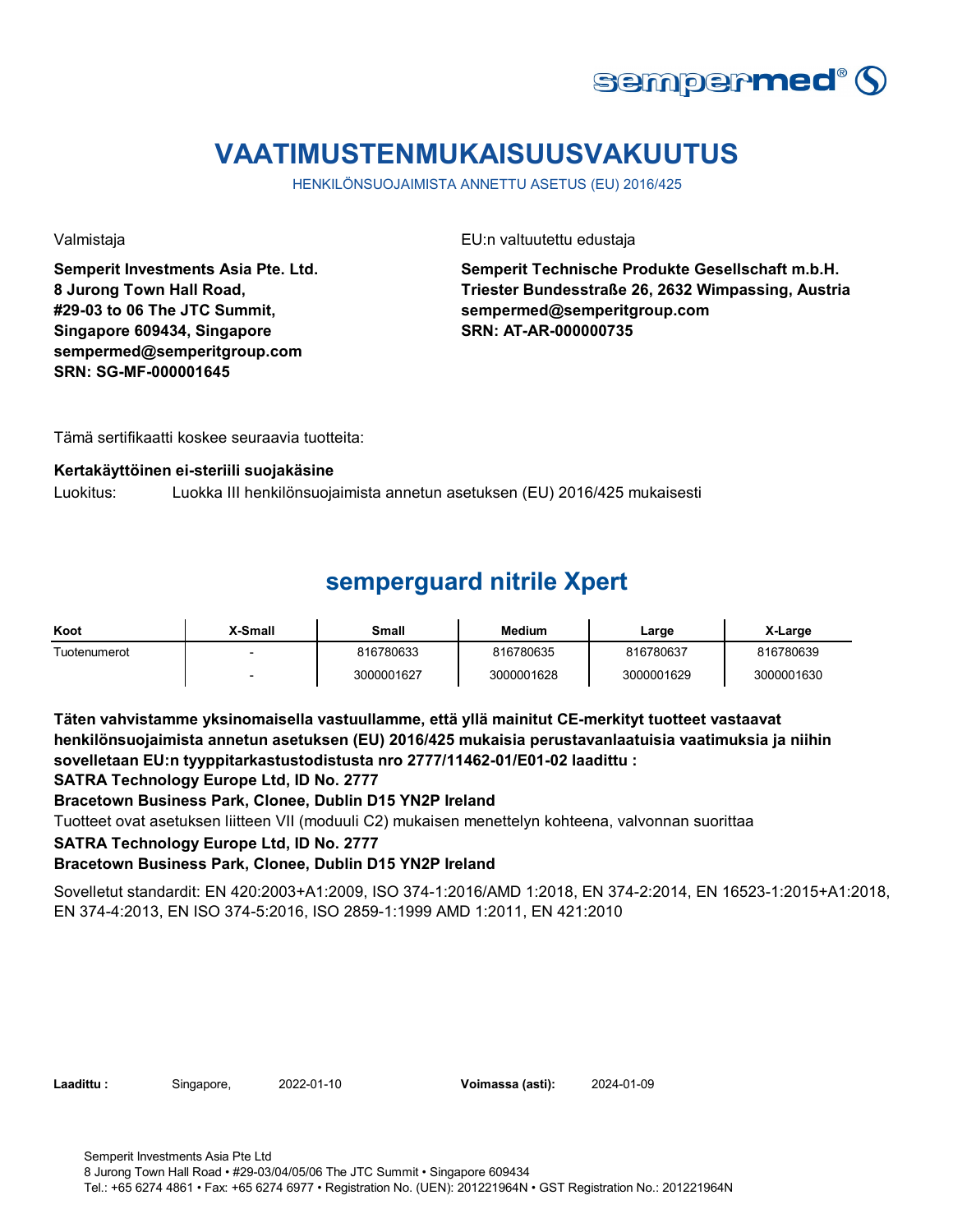

# **ATITIKTIES DEKLARACIJA**

REGLAMENTAS (ES) 2016/425 DĖL ASMENINIŲ APSAUGOS PRIEMONIŲ

**Semperit Investments Asia Pte. Ltd. 8 Jurong Town Hall Road, #29-03 to 06 The JTC Summit, Singapore 609434, Singapore sempermed@semperitgroup.com SRN: SG-MF-000001645**

Gamintojas **ES** įgaliotas asmuo

**Semperit Technische Produkte Gesellschaft m.b.H. Triester Bundesstraße 26, 2632 Wimpassing, Austria sempermed@semperitgroup.com SRN: AT-AR-000000735**

Šis sertifikatas galioja toliau nurodytiems produktams:

#### **Nesterilios vienkartinio naudojimo apsauginės pirštinės**

Klasifikacija: III kategorija pagal reglamentą (ES) 2016/425 dėl asmeninių apsaugos priemonių

## **semperguard nitrile Xpert**

| Dydžiai         | <b>X-Small</b> | Small      | <b>Medium</b> | Large      | X-Large    |
|-----------------|----------------|------------|---------------|------------|------------|
| Prekiu numeriai |                | 816780633  | 816780635     | 816780637  | 816780639  |
|                 |                | 3000001627 | 3000001628    | 3000001629 | 3000001630 |

**Prisiimdami visą atsakomybę, šiuo dokumentu patvirtiname, kad anksčiau paminėti CE paženklinti produktai atitinka svarbiausius reglamentą dėl asmeninių apsaugos priemonių (ES) 2016/425 reikalavimus ir yra ES tipo tyrimo sertifikato Nr. objektas. 2777/11462-01/E01-02 išduota :**

**SATRA Technology Europe Ltd, ID No. 2777**

**Bracetown Business Park, Clonee, Dublin D15 YN2P Ireland**

Produktai yra metodo objektas pagal reglamentą VII priedą (modulis C2) prižiūrint

**SATRA Technology Europe Ltd, ID No. 2777**

### **Bracetown Business Park, Clonee, Dublin D15 YN2P Ireland**

Taikomi standartai: EN 420:2003+A1:2009, ISO 374-1:2016/AMD 1:2018, EN 374-2:2014, EN 16523-1:2015+A1:2018, EN 374-4:2013, EN ISO 374-5:2016, ISO 2859-1:1999 AMD 1:2011, EN 421:2010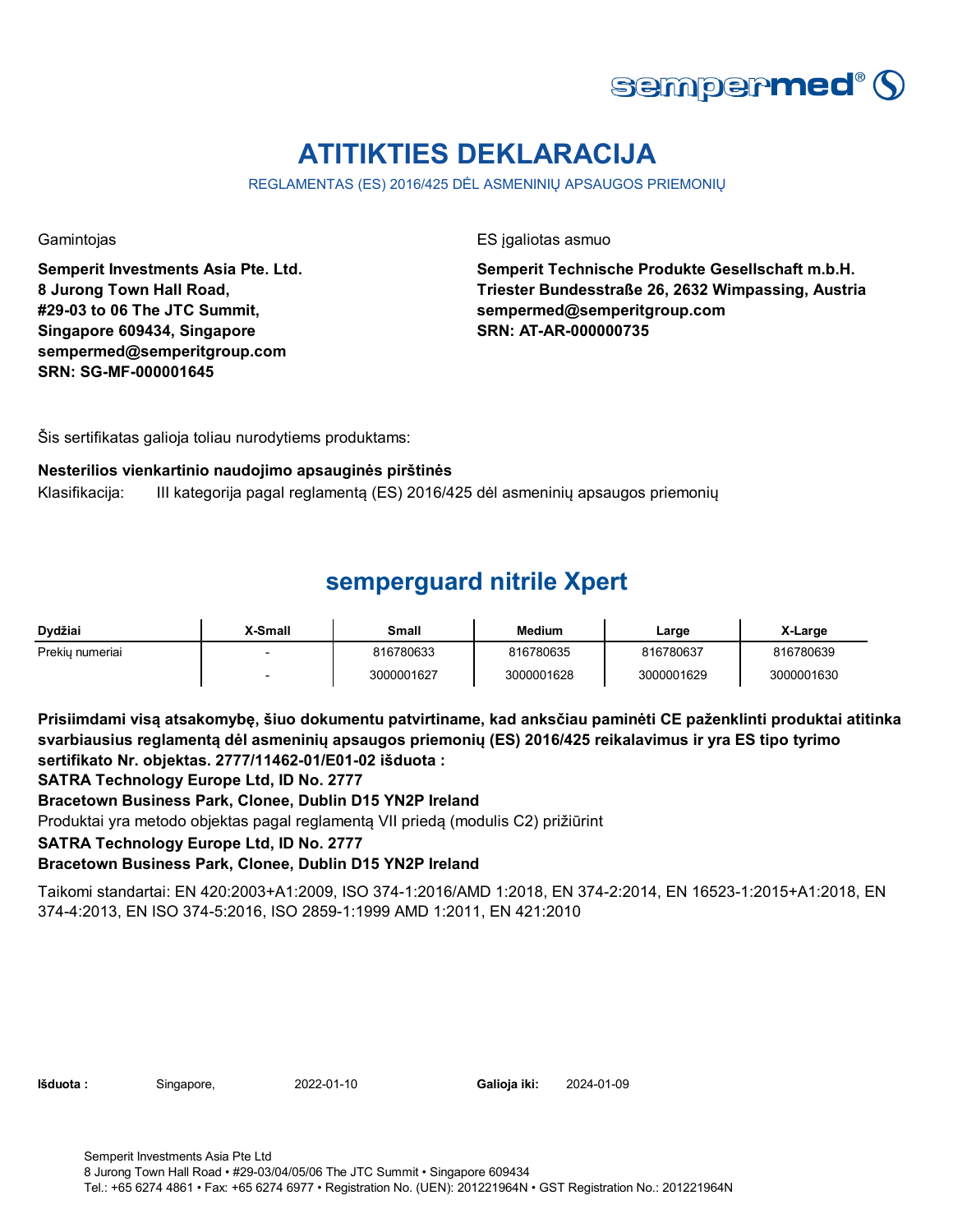

# **ATBILSTĪBAS DEKLARĀCIJA**

REGULA (ES) 2016/425 PAR INDIVIDUĀLAJIEM AIZSARDZĪBAS LĪDZEKLIEM

**Semperit Investments Asia Pte. Ltd. 8 Jurong Town Hall Road, #29-03 to 06 The JTC Summit, Singapore 609434, Singapore sempermed@semperitgroup.com SRN: SG-MF-000001645**

Likumīgais ražotājs Pilnvarotais pārstāvis ES

**Semperit Technische Produkte Gesellschaft m.b.H. Triester Bundesstraße 26, 2632 Wimpassing, Austria sempermed@semperitgroup.com SRN: AT-AR-000000735**

Šis sertifikāts ir derīgs šādam produktam:

#### **Nesterili aizsargcimdi vienreizējai lietošanai**

Klasifikācija: III kategorija saskaņā ar IAL Regulu (ES) 2016/425

### **semperguard nitrile Xpert**

| Izmēri          | <b>X-Small</b> | Small      | Medium     | Large      | X-Large    |
|-----------------|----------------|------------|------------|------------|------------|
| Artikula numurs |                | 816780633  | 816780635  | 816780637  | 816780639  |
|                 |                | 3000001627 | 3000001628 | 3000001629 | 3000001630 |

**Ar šo mēs apliecinām, ka iepriekš aprakstītais produkts ar CE marķējumu atbilst Regulas (ES) 2016/425 par individuālajiem aizsardzības līdzekļiem piemērojamajiem noteikumiem un ir identisks individuālajiem aizsardzības līdzekļiem, uz kuriem attiecas ES tipa pārbaudes sertifikāts Nr. 2777/11462-01/E01-02 izdots :**

**SATRA Technology Europe Ltd, ID No. 2777**

**Bracetown Business Park, Clonee, Dublin D15 YN2P Ireland**

un uz to attiecas Regulas (ES) 2016/425 VII pielikumā (C2 modulis) noteiktā procedūra

**SATRA Technology Europe Ltd, ID No. 2777**

### **Bracetown Business Park, Clonee, Dublin D15 YN2P Ireland**

Piemērotie standarti: EN 420:2003+A1:2009, ISO 374-1:2016/AMD 1:2018, EN 374-2:2014, EN 16523-1:2015+A1:2018, EN 374-4:2013, EN ISO 374-5:2016, ISO 2859-1:1999 AMD 1:2011, EN 421:2010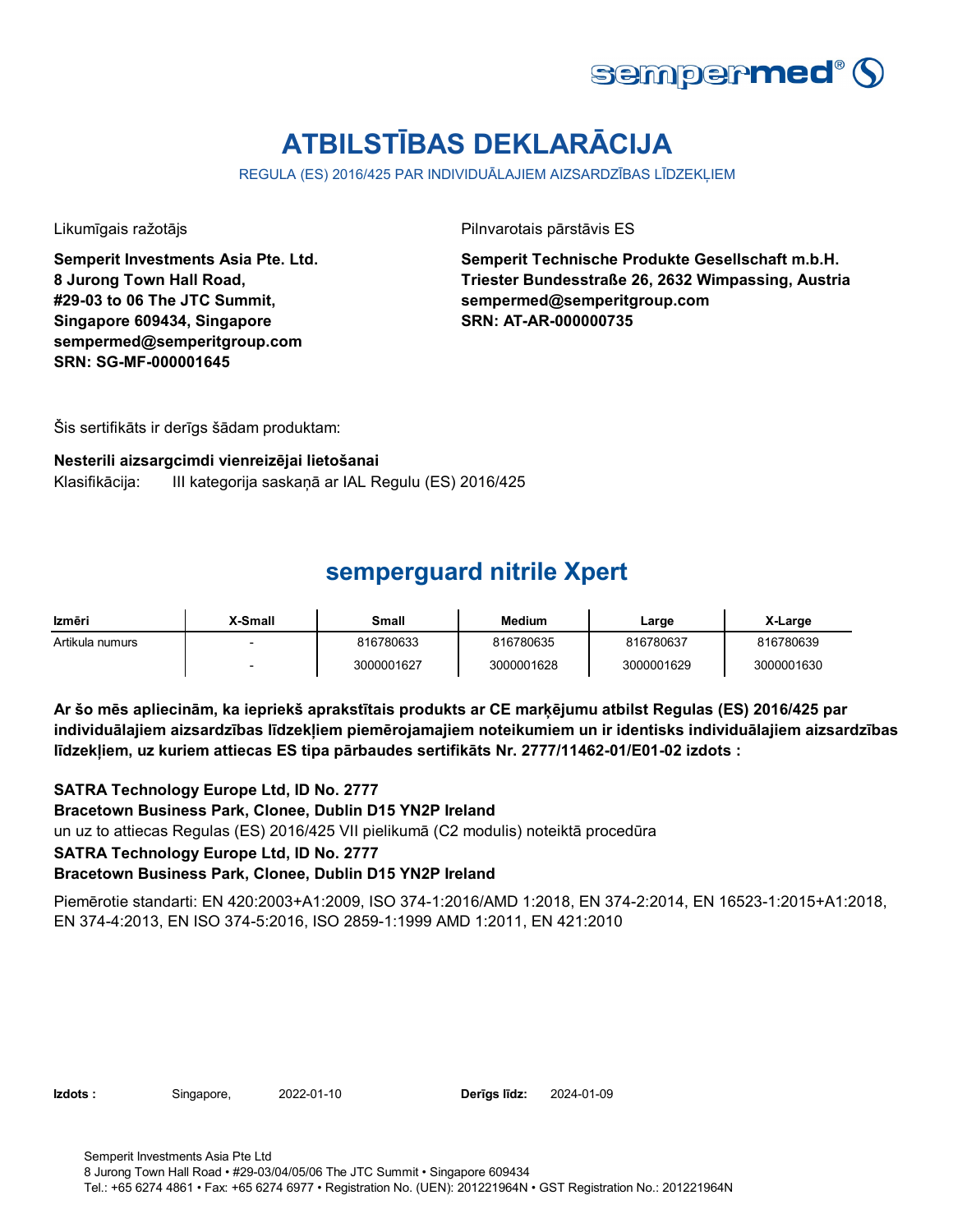

# **VASTAVUSDEKLARATSIOON**

ISIKUKAITSEVAHENDITE MÄÄRUS (EL) 2016/425

**Semperit Investments Asia Pte. Ltd. 8 Jurong Town Hall Road, #29-03 to 06 The JTC Summit, Singapore 609434, Singapore sempermed@semperitgroup.com SRN: SG-MF-000001645**

Tootja Volitatud esindaja EL-is

**Semperit Technische Produkte Gesellschaft m.b.H. Triester Bundesstraße 26, 2632 Wimpassing, Austria sempermed@semperitgroup.com SRN: AT-AR-000000735**

See sertifikaat kehtib järgmistele toodetele:

#### **Mittesteriilne kaitsekinnas ühekordseks kasutuseks**

Klassifikatsioon: III kategooria kooskõlas isikukaitsevahendite määrusega (EL) 2016/425

### **semperguard nitrile Xpert**

| Suurused     | <b>X-Small</b>           | Small      | <b>Medium</b> | Large      | X-Large    |
|--------------|--------------------------|------------|---------------|------------|------------|
| Tootenumbrid |                          | 816780633  | 816780635     | 816780637  | 816780639  |
|              | $\overline{\phantom{0}}$ | 3000001627 | 3000001628    | 3000001629 | 3000001630 |

**Kinnitame oma ainuvastutusel, et eespool nimetatud CE-märgistusega tooted on kooskõlas isikukaitsevahendite määruse (EL) 2016/425 põhisätetega ning on identsed isikukaitsevahenditega, mille kohta on välja antud EÜ tüübihindamistõend nr2777/11462-01/E01-02 välja :**

**SATRA Technology Europe Ltd, ID No. 2777**

**Bracetown Business Park, Clonee, Dublin D15 YN2P Ireland**

Toodetele kohaldub määruse VII lisa (moodul C2) menetlus, mille üle teostab järelevalvet

### **SATRA Technology Europe Ltd, ID No. 2777**

### **Bracetown Business Park, Clonee, Dublin D15 YN2P Ireland**

Kohaldatud normid: EN 420:2003+A1:2009, ISO 374-1:2016/AMD 1:2018, EN 374-2:2014, EN 16523-1:2015+A1:2018, EN 374-4:2013, EN ISO 374-5:2016, ISO 2859-1:1999 AMD 1:2011, EN 421:2010

**Välja andmise aeg :** Singapore, 2022-01-10

**Kehtivusaeg: 2024-01-09**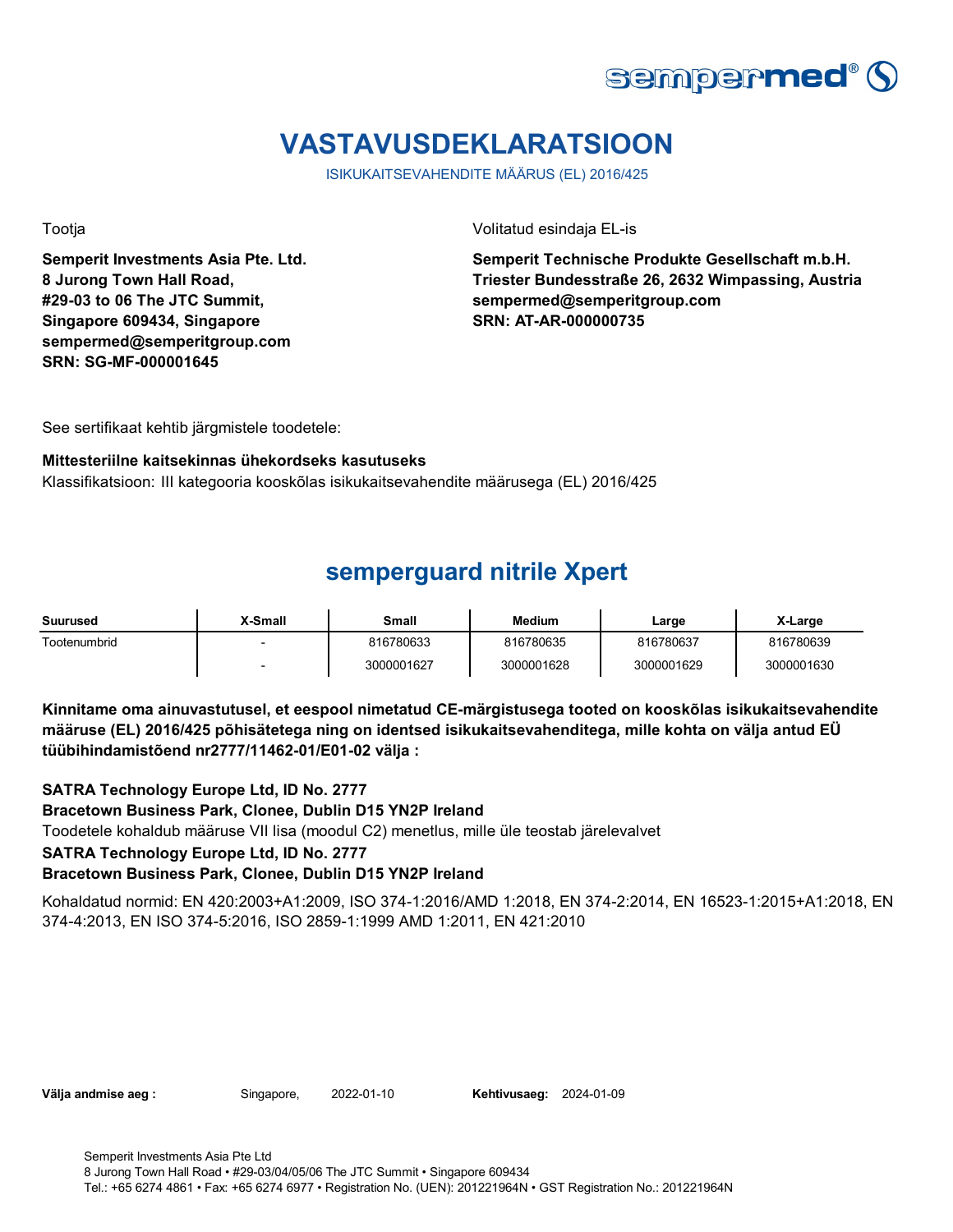

# **PROHLÁŠENÍ O SHODĚ**

NAŘÍZENÍ (EU) 2016/425 PRO OSOBNÍ OCHRANNÉ PROSTŘEDKY

**Semperit Investments Asia Pte. Ltd. 8 Jurong Town Hall Road, #29-03 to 06 The JTC Summit, Singapore 609434, Singapore sempermed@semperitgroup.com SRN: SG-MF-000001645**

Výrobce EU zplnomocněný zástupce

**Semperit Technische Produkte Gesellschaft m.b.H. Triester Bundesstraße 26, 2632 Wimpassing, Austria sempermed@semperitgroup.com SRN: AT-AR-000000735**

Tento certifikát je platný pro následující produkty:

#### **Nesterilní ochranná rukavice pro jednorázové použití** Klasifikace Kategorie III podle nařízení o OOP (EU) 2016/425

## **semperguard nitrile Xpert**

| Velikosti      | X-Small                  | Small      | <b>Medium</b> | Large      | X-Large    |
|----------------|--------------------------|------------|---------------|------------|------------|
| Číslo produktu | $\overline{\phantom{0}}$ | 816780633  | 816780635     | 816780637  | 816780639  |
|                | $\overline{\phantom{0}}$ | 3000001627 | 3000001628    | 3000001629 | 3000001630 |

**Tímto potvrzujeme s výlučnou odpovědností, že výše uvedené produkty označené jako CE souhlasí s příslušnými ustanoveními nařízení (EU) 2016/425 pro Osobní ochranné prostředky a jsou předmětem přezkoušení EU č.2777/11462-01/E01-02 vystaveno :**

**SATRA Technology Europe Ltd, ID No. 2777**

**Bracetown Business Park, Clonee, Dublin D15 YN2P Ireland**

Produkty jsou předmětem procesu podle dodatku VII (moduly, C2) nařízení pod dohledem

**SATRA Technology Europe Ltd, ID No. 2777**

**Bracetown Business Park, Clonee, Dublin D15 YN2P Ireland**

Použité normy: EN 420:2003+A1:2009, ISO 374-1:2016/AMD 1:2018, EN 374-2:2014, EN 16523-1:2015+A1:2018, EN 374-4:2013, EN ISO 374-5:2016, ISO 2859-1:1999 AMD 1:2011, EN 421:2010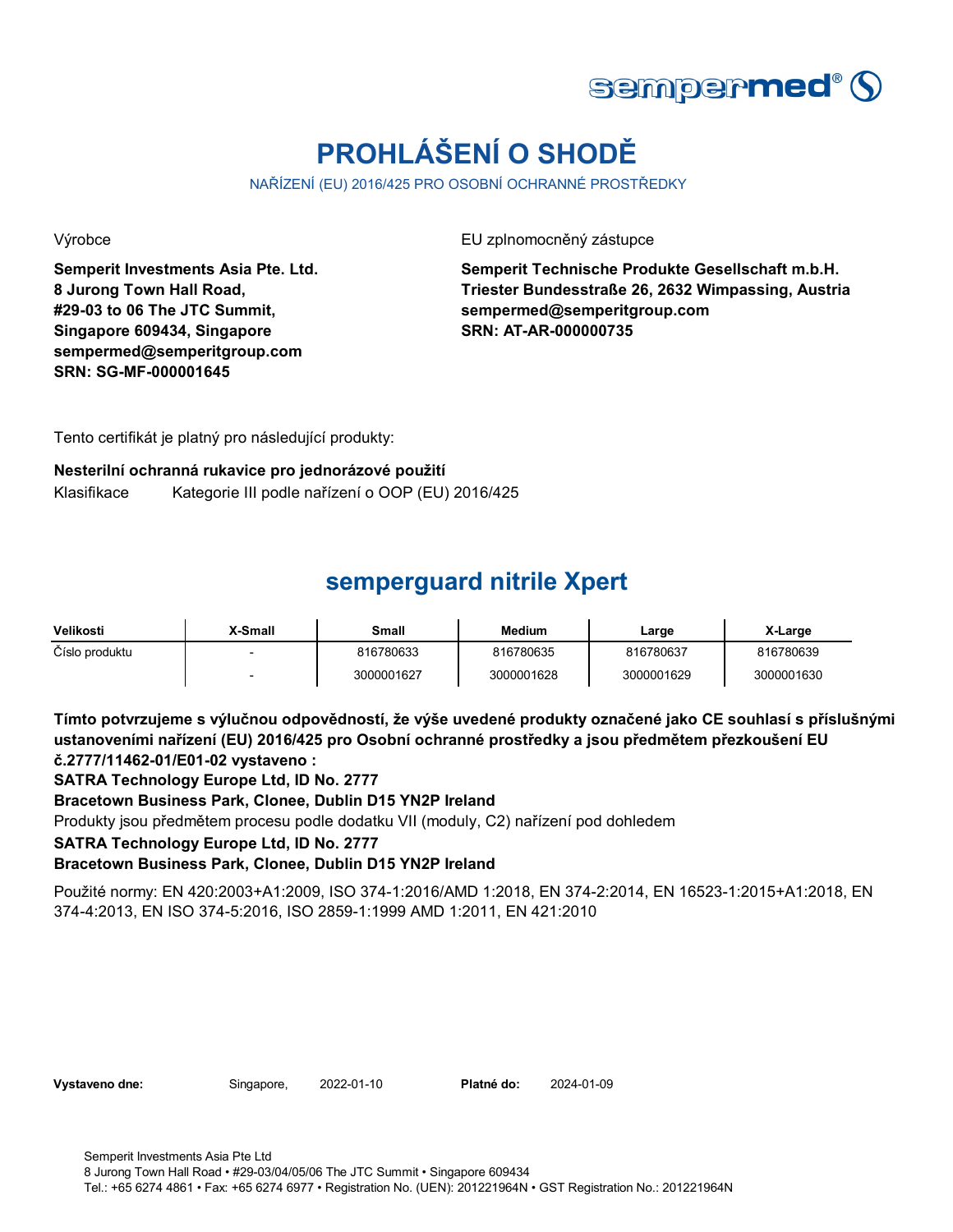

# **VYHLÁSENIE O ZHODE**

NARIADENIE (EÚ) 2016/425 O OSOBNÝCH OCHRANNÝCH PROSTRIEDKOCH

**Semperit Investments Asia Pte. Ltd. 8 Jurong Town Hall Road, #29-03 to 06 The JTC Summit, Singapore 609434, Singapore sempermed@semperitgroup.com SRN: SG-MF-000001645**

Výrobca Splnomocnenec pre EÚ

**Semperit Technische Produkte Gesellschaft m.b.H. Triester Bundesstraße 26, 2632 Wimpassing, Austria sempermed@semperitgroup.com SRN: AT-AR-000000735**

Tento certifikát je platný pre nasledujúce body:

#### **Nesterilné ochranné rukavice na jedno použitie**

Klasifikácia: Kategória III podľa Nariadenia o osobných ochranných pomôckach (EU) 2016/425

### **semperguard nitrile Xpert**

| Veľkosti      | <b>X-Small</b> | Small      | Medium     | ∟arge      | X-Large    |
|---------------|----------------|------------|------------|------------|------------|
| Výrobné čísla |                | 816780633  | 816780635  | 816780637  | 816780639  |
|               |                | 3000001627 | 3000001628 | 3000001629 | 3000001630 |

**Týmto vo svojej výhradnej zodpovednosti potvrdzujeme, že výrobky označené symbolom CE sú v súlade so smerodajnými ustanoveniami Nariadenia (EÚ) 2016/425 o osobných ochranných prostriedkoch a sú predmetom EU - Osvedčenia o typovej skúške č. 2777/11462-01/E01-02 vyhotovené :**

### **SATRA Technology Europe Ltd, ID No. 2777**

**Bracetown Business Park, Clonee, Dublin D15 YN2P Ireland**

Výrobky sú predmetom konania podľa dodatku VII (moduly C2) Nariadenia pod dohľadom

### **SATRA Technology Europe Ltd, ID No. 2777**

### **Bracetown Business Park, Clonee, Dublin D15 YN2P Ireland**

Súvisiace normy: EN 420:2003+A1:2009, ISO 374-1:2016/AMD 1:2018, EN 374-2:2014, EN 16523-1:2015+A1:2018, EN 374-4:2013, EN ISO 374-5:2016, ISO 2859-1:1999 AMD 1:2011, EN 421:2010

**Vyhotovené dňa:** Singapore, 2022-01-10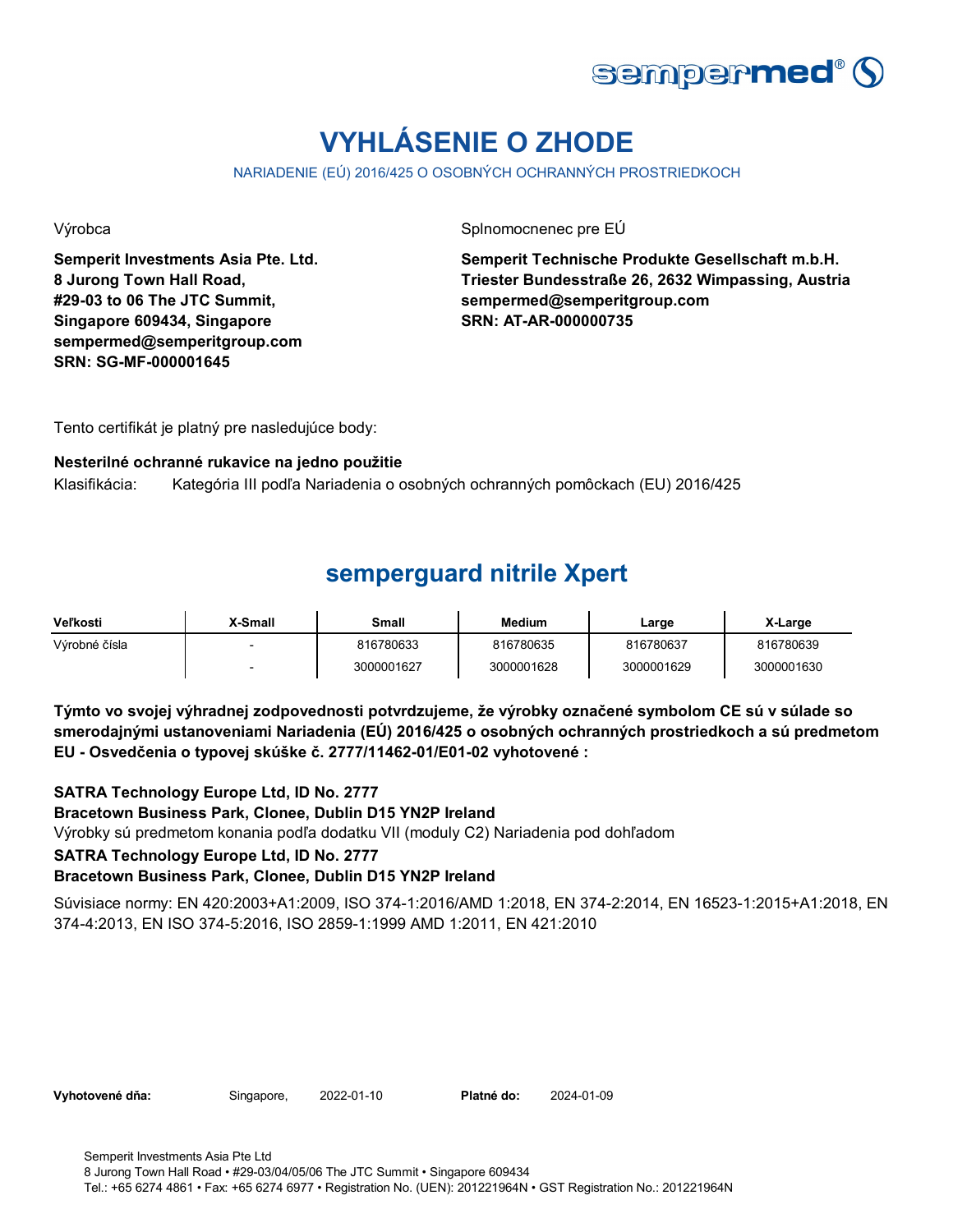

# **MEGFELELŐSÉGI NYILATKOZAT**

EGYÉNI VÉDŐESZKÖZÖKRŐL SZÓLÓ (EU) 2016/425 RENDELET

**Semperit Investments Asia Pte. Ltd. 8 Jurong Town Hall Road, #29-03 to 06 The JTC Summit, Singapore 609434, Singapore sempermed@semperitgroup.com SRN: SG-MF-000001645**

Gyártó EU-meghatalmazott

**Semperit Technische Produkte Gesellschaft m.b.H. Triester Bundesstraße 26, 2632 Wimpassing, Austria sempermed@semperitgroup.com SRN: AT-AR-000000735**

Ez a tanúsítvány a következő termékekre érvényes:

#### **Egyszer használatos, nem steril védőkesztyű**

Osztályozás: III. kategória az egyéni védőeszközökről szóló (EU) 2016/425 rendelet szerint

### **semperguard nitrile Xpert**

| Méretek    | X-Small                  | Small      | <b>Medium</b> | Large      | X-Large    |
|------------|--------------------------|------------|---------------|------------|------------|
| Cikkszámok | $\overline{\phantom{0}}$ | 816780633  | 816780635     | 816780637  | 816780639  |
|            | $\overline{\phantom{0}}$ | 3000001627 | 3000001628    | 3000001629 | 3000001630 |

**Ezennel kizárólagos felelősségünk mellett kijelentjük, hogy a fent említett CE jelzésű termékek megfelelnek az egyéni védőeszközökre irányuló 2016/425/EU rendelet vonatkozó előírásainak és vonatkozik rájuk a megfelelő számú EU-típusvizsgálati tanúsítvány 2777/11462-01/E01-02 kelt :**

**SATRA Technology Europe Ltd, ID No. 2777**

### **Bracetown Business Park, Clonee, Dublin D15 YN2P Ireland**

A termékekre vonatkozik a rendelet VII. melléklete (C2 modul) szerinti eljárás a következő személy felügyelete mellett:

**SATRA Technology Europe Ltd, ID No. 2777**

**Bracetown Business Park, Clonee, Dublin D15 YN2P Ireland**

Alkalmazott szabványok: EN 420:2003+A1:2009, ISO 374-1:2016/AMD 1:2018, EN 374-2:2014, EN 16523- 1:2015+A1:2018, EN 374-4:2013, EN ISO 374-5:2016, ISO 2859-1:1999 AMD 1:2011, EN 421:2010

**Kelt :** Singapore, 2022-01-10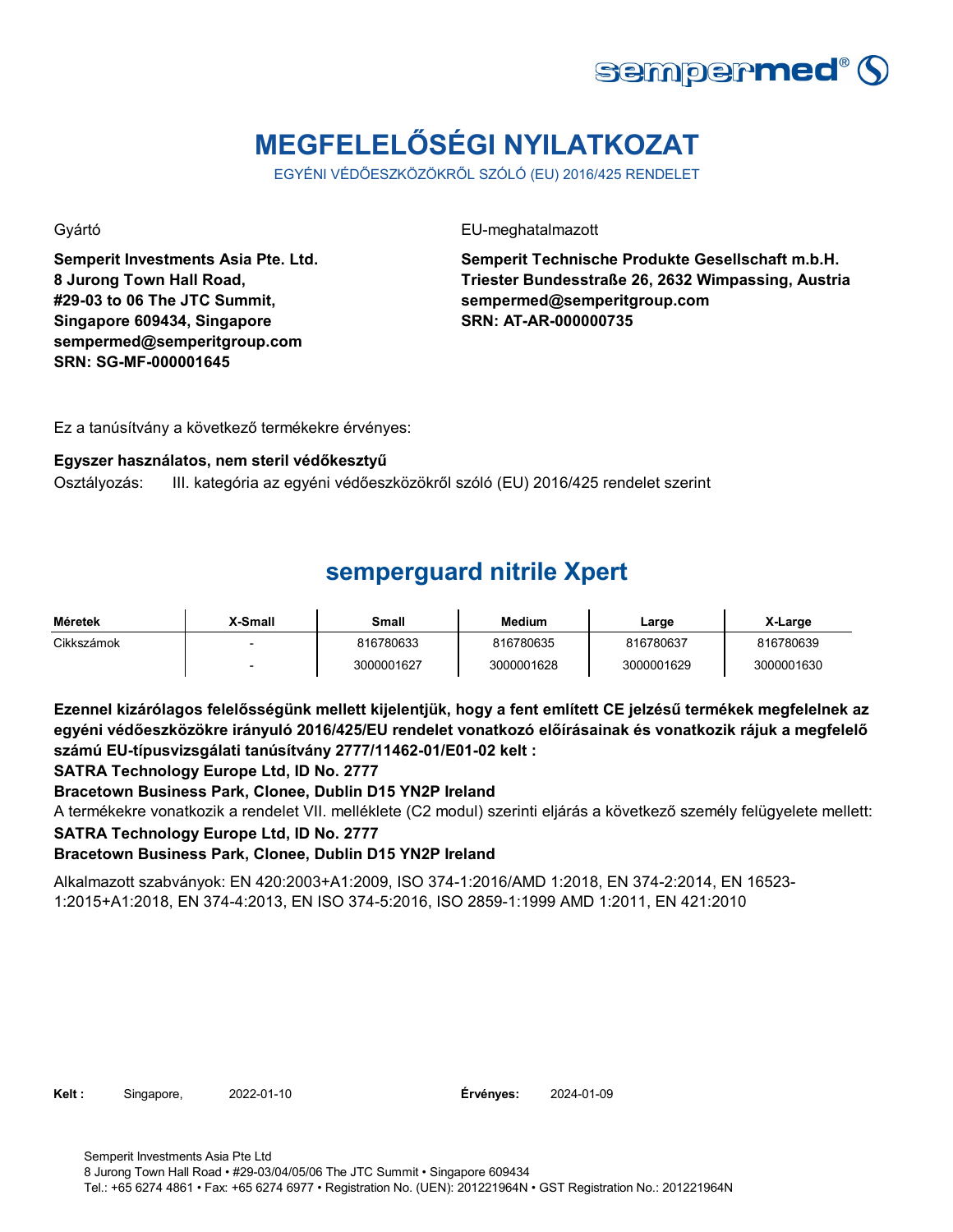

# **IZJAVA O SKLADNOSTI**

UREDBA (EU) 2016/425 ZA OSEBNO VAROVALNO OPREMO

**Semperit Investments Asia Pte. Ltd. 8 Jurong Town Hall Road, #29-03 to 06 The JTC Summit, Singapore 609434, Singapore sempermed@semperitgroup.com SRN: SG-MF-000001645**

Proizvajalec Pooblaščen zastopnik EU

**Semperit Technische Produkte Gesellschaft m.b.H. Triester Bundesstraße 26, 2632 Wimpassing, Austria sempermed@semperitgroup.com SRN: AT-AR-000000735**

To potrdilo velja za naslednje izdelke:

#### **Nesterilne zaščitne rokavice za enkratno uporabo**

Klasifikacija: Kategorija III v skladu z Uredbo OVO (EU) 2016/425

## **semperguard nitrile Xpert**

| Velikosti         | <b>X-Small</b> | Small      | <b>Medium</b> | Large      | X-Large    |
|-------------------|----------------|------------|---------------|------------|------------|
| Številke izdelkov |                | 816780633  | 816780635     | 816780637  | 816780639  |
|                   |                | 3000001627 | 3000001628    | 3000001629 | 3000001630 |

**S to izključno odgovornostjo izjavljamo, da so zgoraj navedeni izdelki z oznako CE v skladu z bistvenimi zahtevami Uredbe (EU) 2016/425 za osebno varovalno opremo in so predmet certifikata ES o pregledu tipa št. 2777/11462-01/E01-02 izdano :**

**SATRA Technology Europe Ltd, ID No. 2777**

**Bracetown Business Park, Clonee, Dublin D15 YN2P Ireland**

Izdelki so predmet postopka v skladu s Prilogo VII (modul C2) uredbe pod nadzorom

**SATRA Technology Europe Ltd, ID No. 2777**

### **Bracetown Business Park, Clonee, Dublin D15 YN2P Ireland**

Uporabljeni standardi: EN 420:2003+A1:2009, ISO 374-1:2016/AMD 1:2018, EN 374-2:2014, EN 16523-1:2015+A1:2018, EN 374-4:2013, EN ISO 374-5:2016, ISO 2859-1:1999 AMD 1:2011, EN 421:2010

**Izdano dne:** Singapore, 2022-01-10 **Veljavno do:** 2024-01-09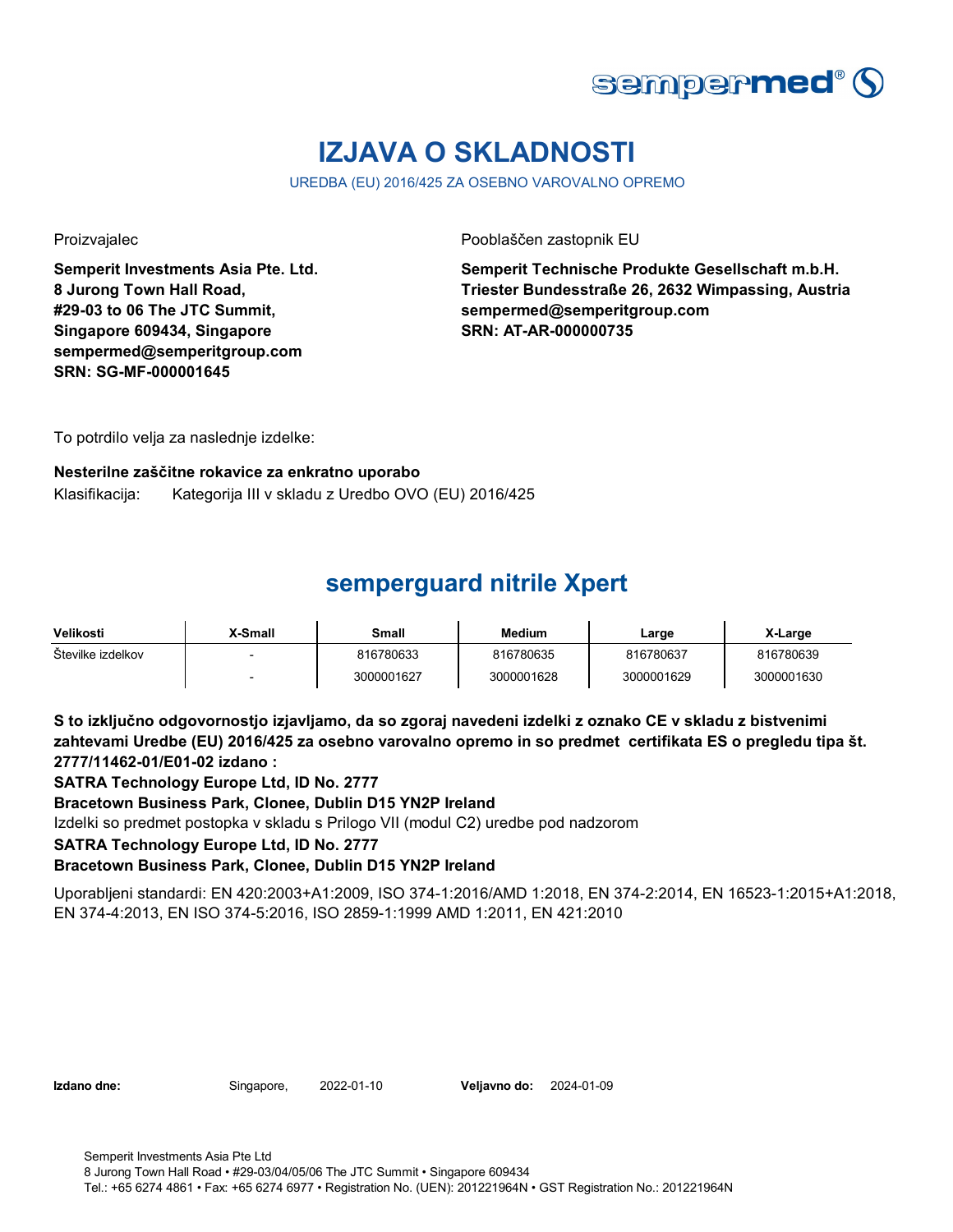

# **IZJAVA O SUKLADNOSTI**

UREDBA (EU) 2016/425 O OSOBNOJ ZAŠTITNOJ OPREMI

**Semperit Investments Asia Pte. Ltd. 8 Jurong Town Hall Road, #29-03 to 06 The JTC Summit, Singapore 609434, Singapore sempermed@semperitgroup.com SRN: SG-MF-000001645**

Proizvođač Ovlašteni predstavnik u EU

**Semperit Technische Produkte Gesellschaft m.b.H. Triester Bundesstraße 26, 2632 Wimpassing, Austria sempermed@semperitgroup.com SRN: AT-AR-000000735**

Ovaj certifikat vrijedi za sljedeće proizvode:

### **Nesterilne zaštitne rukavice za jednokratnu uporabu**

Klasifikacija: Kategorija III. prema Uredbi o osobnoj zaštitnoj opremi (EU) 2016/425

## **semperguard nitrile Xpert**

| Veličine    | X-Small                  | Small      | <b>Medium</b> | Large      | X-Large    |
|-------------|--------------------------|------------|---------------|------------|------------|
| Br. artikla | $\overline{\phantom{0}}$ | 816780633  | 816780635     | 816780637  | 816780639  |
|             | $\overline{\phantom{0}}$ | 3000001627 | 3000001628    | 3000001629 | 3000001630 |

**Ovim putem izjavljujemo pod punom odgovornošću da su prethodno navedeni proizvodi s CE oznakom sukladni s mjerodavnim odredbama Uredbe (EU) 2016/425 o osobnoj zaštitnoj opremi i da su predmet EU certifikata o ispitivanju tipa br.2777/11462-01/E01-02 izdano :**

**SATRA Technology Europe Ltd, ID No. 2777**

**Bracetown Business Park, Clonee, Dublin D15 YN2P Ireland**

Proizvodi podliježu postupku iz Dodatka VII. (modul C2) Uredbe pod nadzorom

**SATRA Technology Europe Ltd, ID No. 2777**

**Bracetown Business Park, Clonee, Dublin D15 YN2P Ireland**

Primijenjene norme: EN 420:2003+A1:2009, ISO 374-1:2016/AMD 1:2018, EN 374-2:2014, EN 16523-1:2015+A1:2018, EN 374-4:2013, EN ISO 374-5:2016, ISO 2859-1:1999 AMD 1:2011, EN 421:2010

**Izdano dana:** Singapore, 2022-01-10

**Vrijedi do:** 2024-01-09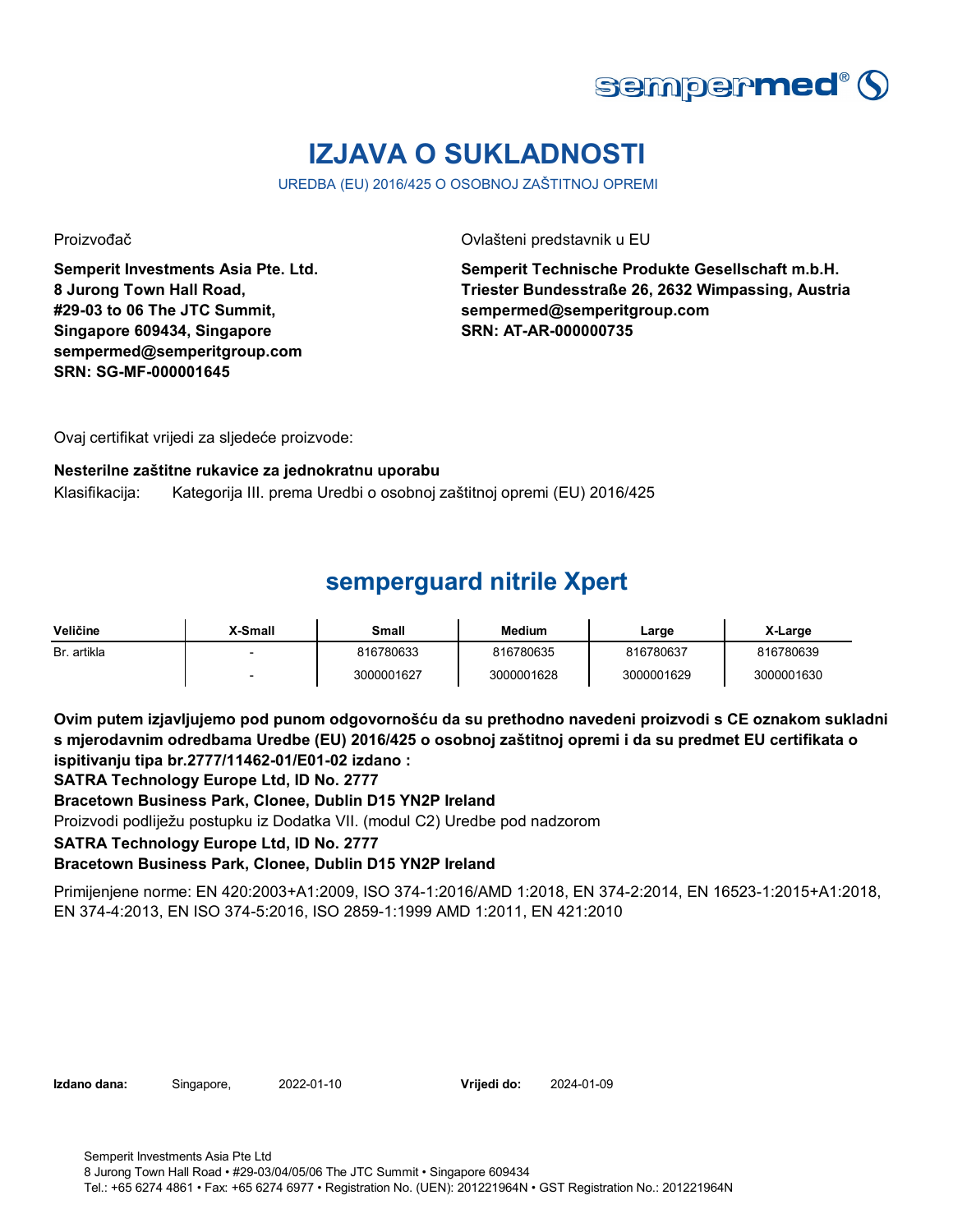

# **DEKLARACJA ZGODNOŚCI**

ROZPORZĄDZENIE W SPRAWIE ŚRODKÓW OCHRONY INDYWIDUALNEJ (UE) 2016/425

**Semperit Investments Asia Pte. Ltd. 8 Jurong Town Hall Road, #29-03 to 06 The JTC Summit, Singapore 609434, Singapore sempermed@semperitgroup.com SRN: SG-MF-000001645**

#### Producent **Autoryzowany przedstawiciel w UE**

**Semperit Technische Produkte Gesellschaft m.b.H. Triester Bundesstraße 26, 2632 Wimpassing, Austria sempermed@semperitgroup.com SRN: AT-AR-000000735**

Niniejszy certyfikat obowiązuje w odniesieniu do następującego produktu:

#### **Niesterylne rękawice ochronne jednorazowego użytku**

Klasyfikacja: Kategoria III zgodnie z rozporządzeniem (UE) 2016/425 w sprawie środków ochrony indywidualnej

### **semperguard nitrile Xpert**

| Rozmiary         | X-Small | Small      | <b>Medium</b> | ∟arge      | X-Large    |
|------------------|---------|------------|---------------|------------|------------|
| Numery artykułów |         | 816780633  | 816780635     | 816780637  | 816780639  |
|                  |         | 3000001627 | 3000001628    | 3000001629 | 3000001630 |

**Na własną odpowiedzialność oświadczamy niniejszym, że opisany powyżej produkt z oznakowaniem CE jest zgodny z obowiązującymi przepisami rozporządzenia (UE) 2016/425 w sprawie środków ochrony indywidualnej i jest identyczny ze środkami ochrony indywidualnej, których dotyczy certyfikat badania typu UE nr 2777/11462- 01/E01-02 data przez:**

**SATRA Technology Europe Ltd, ID No. 2777**

#### **Bracetown Business Park, Clonee, Dublin D15 YN2P Ireland**

Produkty podlegają procedurze określonej w załączniku VII (moduł C2) rozporządzenia pod nadzorem

#### **SATRA Technology Europe Ltd, ID No. 2777**

### **Bracetown Business Park, Clonee, Dublin D15 YN2P Ireland**

Zastosowane normy: EN 420:2003+A1:2009, ISO 374-1:2016/AMD 1:2018, EN 374-2:2014, EN 16523-1:2015+A1:2018, EN 374-4:2013, EN ISO 374-5:2016, ISO 2859-1:1999 AMD 1:2011, EN 421:2010

| Data wydania: |  |
|---------------|--|
|               |  |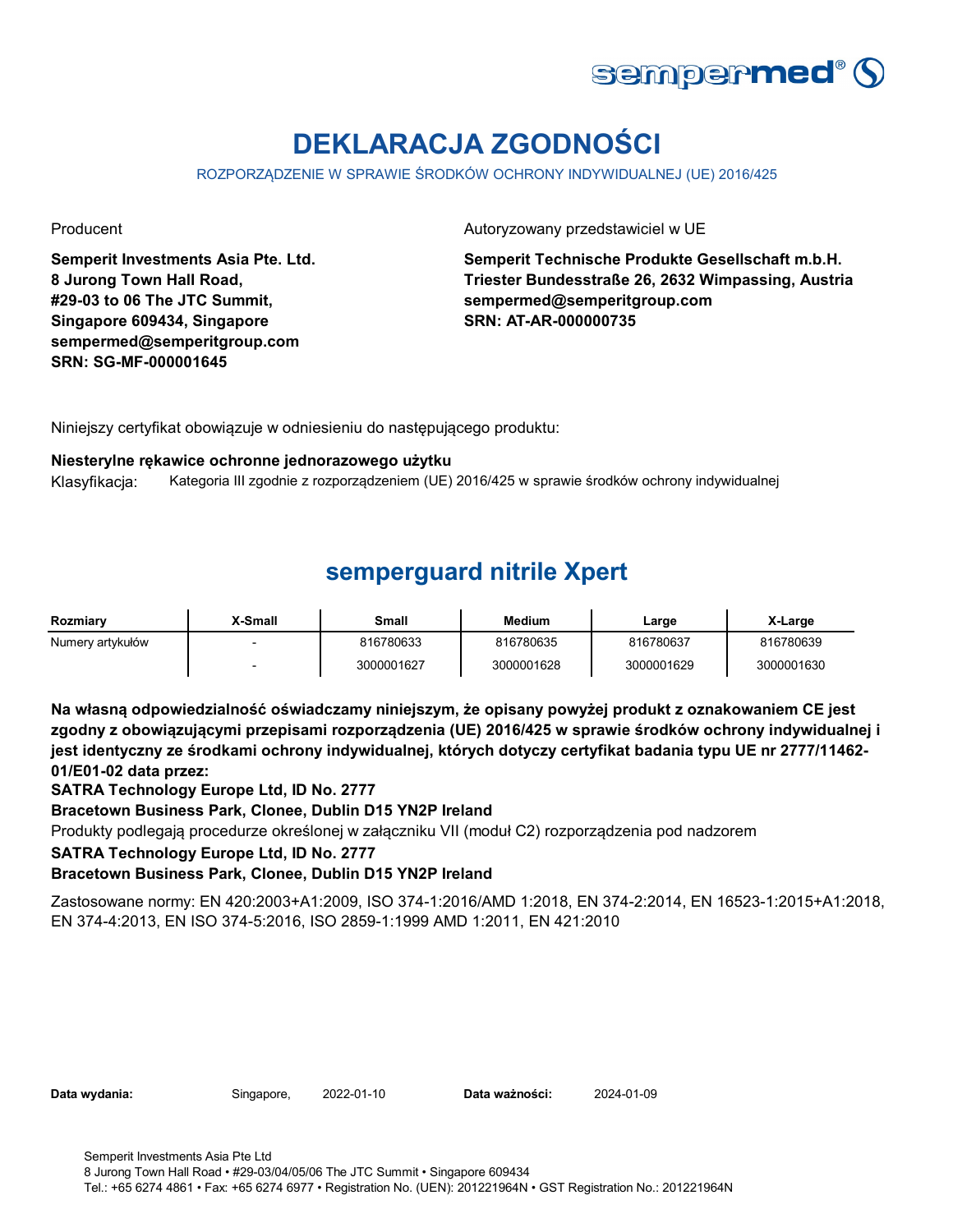

# **DECLARAȚIE DE CONFORMITATE**

REGULAMENTULUI (EU) 2016/425 PENTRU ECHIPAMENTUL PERSONAL DE PROTECȚIE

**Semperit Investments Asia Pte. Ltd. 8 Jurong Town Hall Road, #29-03 to 06 The JTC Summit, Singapore 609434, Singapore sempermed@semperitgroup.com SRN: SG-MF-000001645**

Producător Persoană împuternicită EU

**Semperit Technische Produkte Gesellschaft m.b.H. Triester Bundesstraße 26, 2632 Wimpassing, Austria sempermed@semperitgroup.com SRN: AT-AR-000000735**

Acest certificat este valabil pentru următoarele produse:

#### **Mânușă de protecție nesterilă de unică folosință**

clasificare: Categoria III conform ordonanței EPP (EU) 2016/425

## **semperguard nitrile Xpert**

| mărimi               | X-Small                  | Small      | <b>Medium</b> | Large      | X-Large    |
|----------------------|--------------------------|------------|---------------|------------|------------|
| Numerele de articole |                          | 816780633  | 816780635     | 816780637  | 816780639  |
|                      | $\overline{\phantom{0}}$ | 3000001627 | 3000001628    | 3000001629 | 3000001630 |

**Prin prezenta confirmăm preluând toată responsabilitatea că produsele marcate CE indicate mai sus corespund cerințelor de bază (EU) 2016/425 pentru echipamente personale de protecție și acestea sunt obiectul certificării de tip CE nr. 2777/11462-01/E01-02 eliberat prin:**

**SATRA Technology Europe Ltd, ID No. 2777**

**Bracetown Business Park, Clonee, Dublin D15 YN2P Ireland**

Produsele sunt obiectul procedurii conform anexei VII (modulul C2) sub supravegherea

**SATRA Technology Europe Ltd, ID No. 2777**

**Bracetown Business Park, Clonee, Dublin D15 YN2P Ireland**

Normele aplicate: EN 420:2003+A1:2009, ISO 374-1:2016/AMD 1:2018, EN 374-2:2014, EN 16523-1:2015+A1:2018, EN 374-4:2013, EN ISO 374-5:2016, ISO 2859-1:1999 AMD 1:2011, EN 421:2010

**Eliberat la data de:** Singapore, 2022-01-10

Valabil până în: 2024-01-09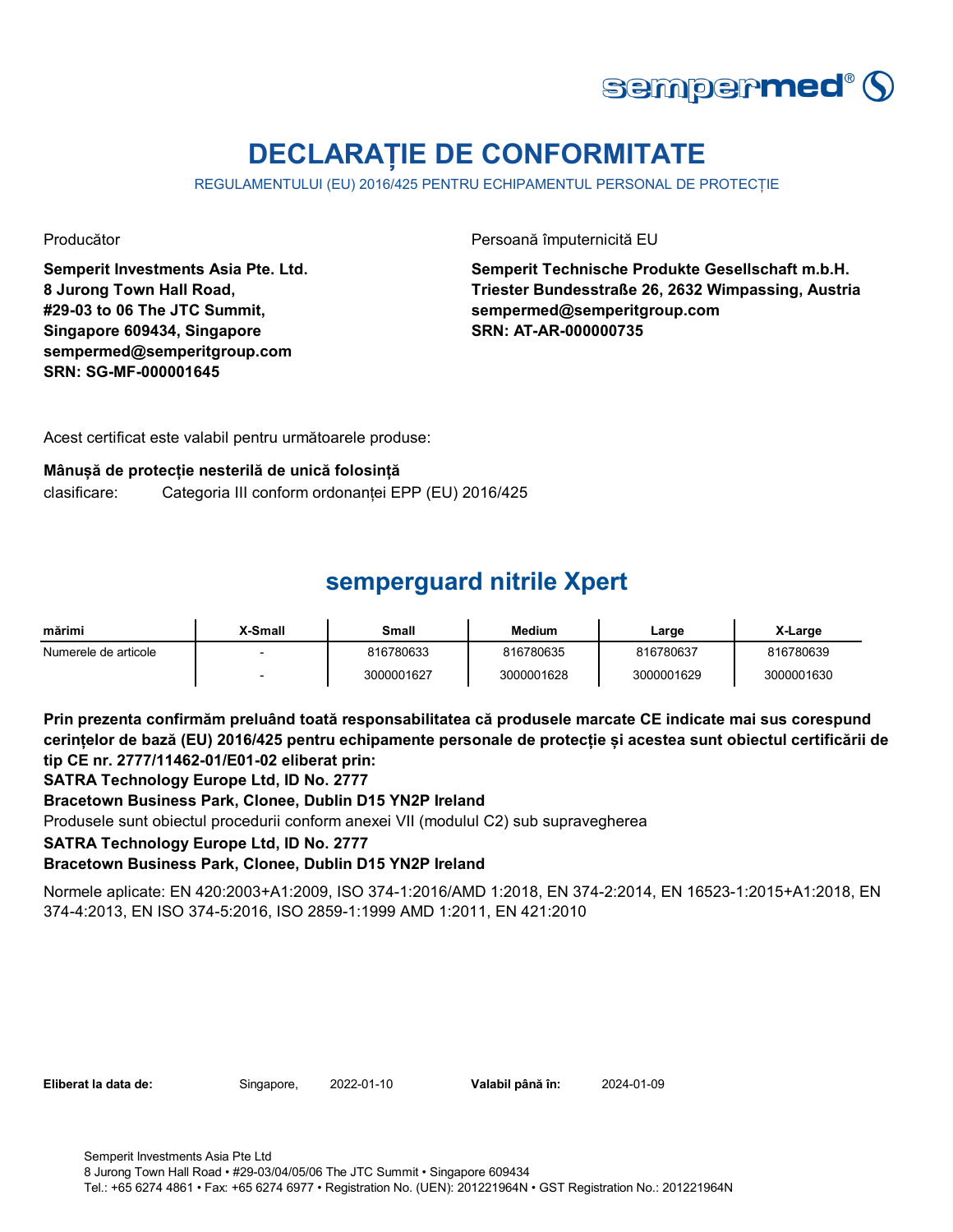

# **ΔΗΛΩΣΗ ΣΥΜΜΟΡΦΩΣΗΣ**

ΚΑΝΟΝΙΣΜΟΣ (ΕΕ) 2016/425 ΠΕΡΙ ΜΕΣΩΝ ΑΤΟΜΙΚΗΣ ΠΡΟΣΤΑΣΙΑΣ

**Semperit Investments Asia Pte. Ltd. 8 Jurong Town Hall Road, #29-03 to 06 The JTC Summit, Singapore 609434, Singapore sempermed@semperitgroup.com SRN: SG-MF-000001645**

Κατασκευαστής Εξουσιοδοτημένος αντιπρόσωπος στην ΕΕ

**Semperit Technische Produkte Gesellschaft m.b.H. Triester Bundesstraße 26, 2632 Wimpassing, Austria sempermed@semperitgroup.com SRN: AT-AR-000000735**

Το παρόν πιστοποιητικό ισχύει για τα ακόλουθα προϊόντα:

#### **Μη αποστειρωμένο προστατευτικό γάντι μιας χρήσης**

Ταξινόμηση: Κατηγορία II σύμφωνα με τον Κανονισμό (ΕΕ) 2016/425 περί ΜΑΠ

### **semperguard nitrile Xpert**

| Μενέθη            | <b>X-Small</b> | Small      | <b>Medium</b> | Large      | X-Large    |
|-------------------|----------------|------------|---------------|------------|------------|
| Αριθμοί προϊόντος |                | 816780633  | 816780635     | 816780637  | 816780639  |
|                   |                | 3000001627 | 3000001628    | 3000001629 | 3000001630 |

**Δια του παρόντος βεβαιώνουμε υπεύθυνα ότι τα ανωτέρω προϊόντα με σήμανση CE ικανοποιούν τις εφαρμοστέες διατάξεις του Κανονισμού (ΕΕ) 2016/425 περί μέσων ατομικής προστασίας και αποτελούν αντικείμενο του πιστοποιητικού εξέτασης τύπου ΕΕ με αρ. 2777/11462-01/E01-02 εκδόθηκε :**

 **Bracetown Business Park, Clonee, Dublin D15 YN2P Ireland** επιτήρηση **SATRA Technology Europe Ltd, ID No. 2777 SATRA Technology Europe Ltd, ID No. 2777**

**Bracetown Business Park, Clonee, Dublin D15 YN2P Ireland**

Εφαρμοζόμενα πρότυπα: EN 420:2003+A1:2009, ISO 374-1:2016/AMD 1:2018, EN 374-2:2014, EN 16523- 1:2015+A1:2018, EN 374-4:2013, EN ISO 374-5:2016, ISO 2859-1:1999 AMD 1:2011, EN 421:2010

**Εκδόθηκε : Singapore, 2022-01-10 2021 Ισχύει έως: 2024-01-09**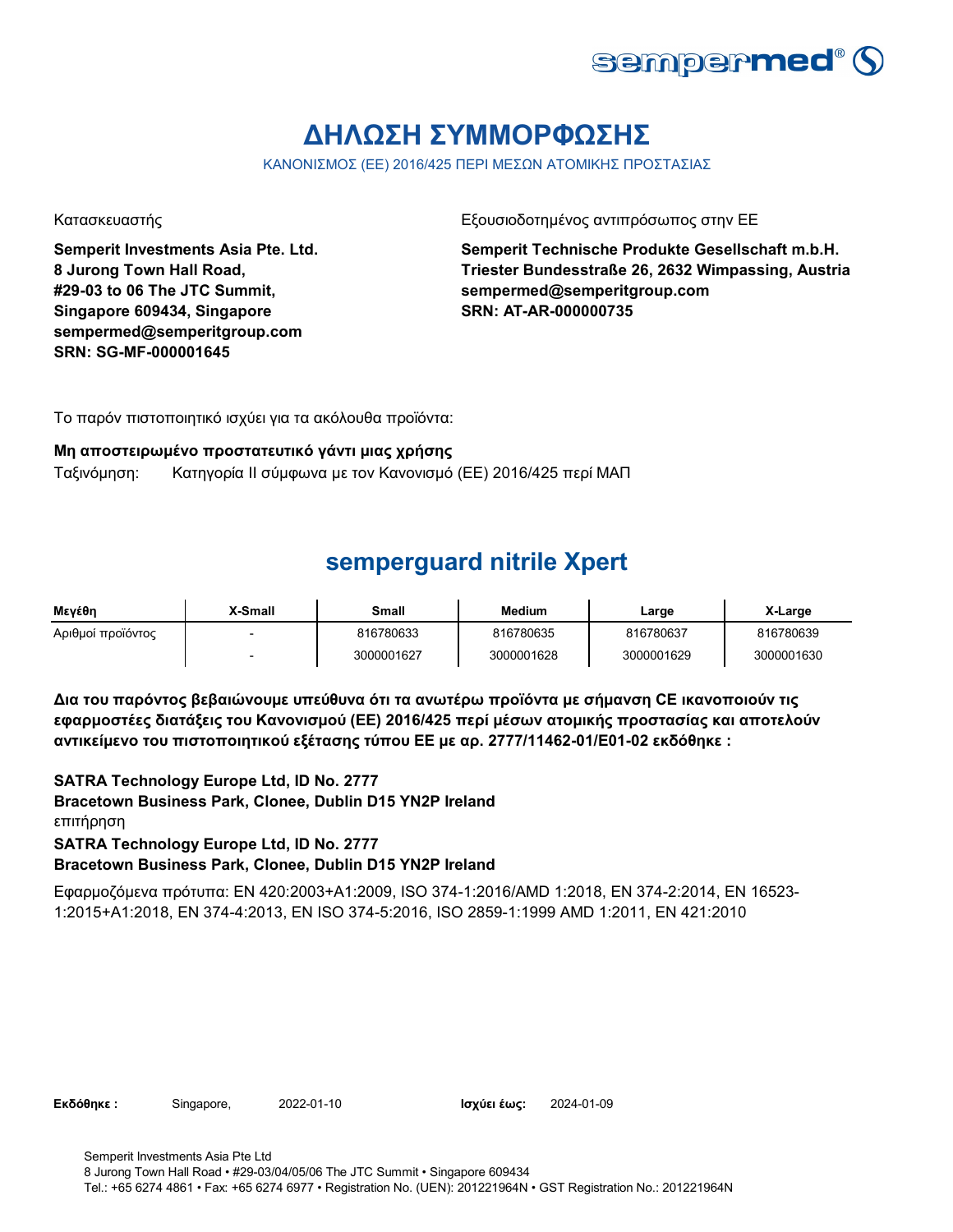

# **ДЕКЛАРАЦИЯ ЗА СЪВМЕСТИМОСТ НА**

РЕГЛАМЕНТ (EU) 2016/425 ЗА ЛИЧНИТЕ ПРЕДПАЗНИ СРЕДСТВА

**Semperit Investments Asia Pte. Ltd. 8 Jurong Town Hall Road, #29-03 to 06 The JTC Summit, Singapore 609434, Singapore sempermed@semperitgroup.com SRN: SG-MF-000001645**

#### Производител Упълномощен представител в ЕС

**Semperit Technische Produkte Gesellschaft m.b.H. Triester Bundesstraße 26, 2632 Wimpassing, Austria sempermed@semperitgroup.com SRN: AT-AR-000000735**

Настоящият сертификат важи за следните продукти:

#### **Нестерилна предпазна ръкавица за еднократна употреба**

Класификация: Категория III съгл. Регламент за ЛПС (EU) 2016/425

### **semperguard nitrile Xpert**

| Размери              | X-Small | <b>Small</b> | <b>Medium</b> | Large      | X-Large    |
|----------------------|---------|--------------|---------------|------------|------------|
| Номера на артикулите |         | 816780633    | 816780635     | 816780637  | 816780639  |
|                      |         | 3000001627   | 3000001628    | 3000001629 | 3000001630 |

**С настоящето потвърждаваме при самостоятелна отговорност, че горепосочените продукти с маркировка СЕ съответстват на съществените разпоредби на Регламент (EU) 2016/425 за личните предпазни средства и са предмет на сертификата на ЕС за изследване на типа Nr. 2777/11462-01/E01-02 издадено чрез:**

### **SATRA Technology Europe Ltd, ID No. 2777**

**Bracetown Business Park, Clonee, Dublin D15 YN2P Ireland**

Продуктите са предмет на процедурата съгл. Анекс VII (Модул С2) от Регламента под надзора на

#### **SATRA Technology Europe Ltd, ID No. 2777**

### **Bracetown Business Park, Clonee, Dublin D15 YN2P Ireland**

Приложими норми: EN 420:2003+A1:2009, ISO 374-1:2016/AMD 1:2018, EN 374-2:2014, EN 16523-1:2015+A1:2018, EN 374-4:2013, EN ISO 374-5:2016, ISO 2859-1:1999 AMD 1:2011, EN 421:2010

**Издадено на:** Singapore, 2022-01-10